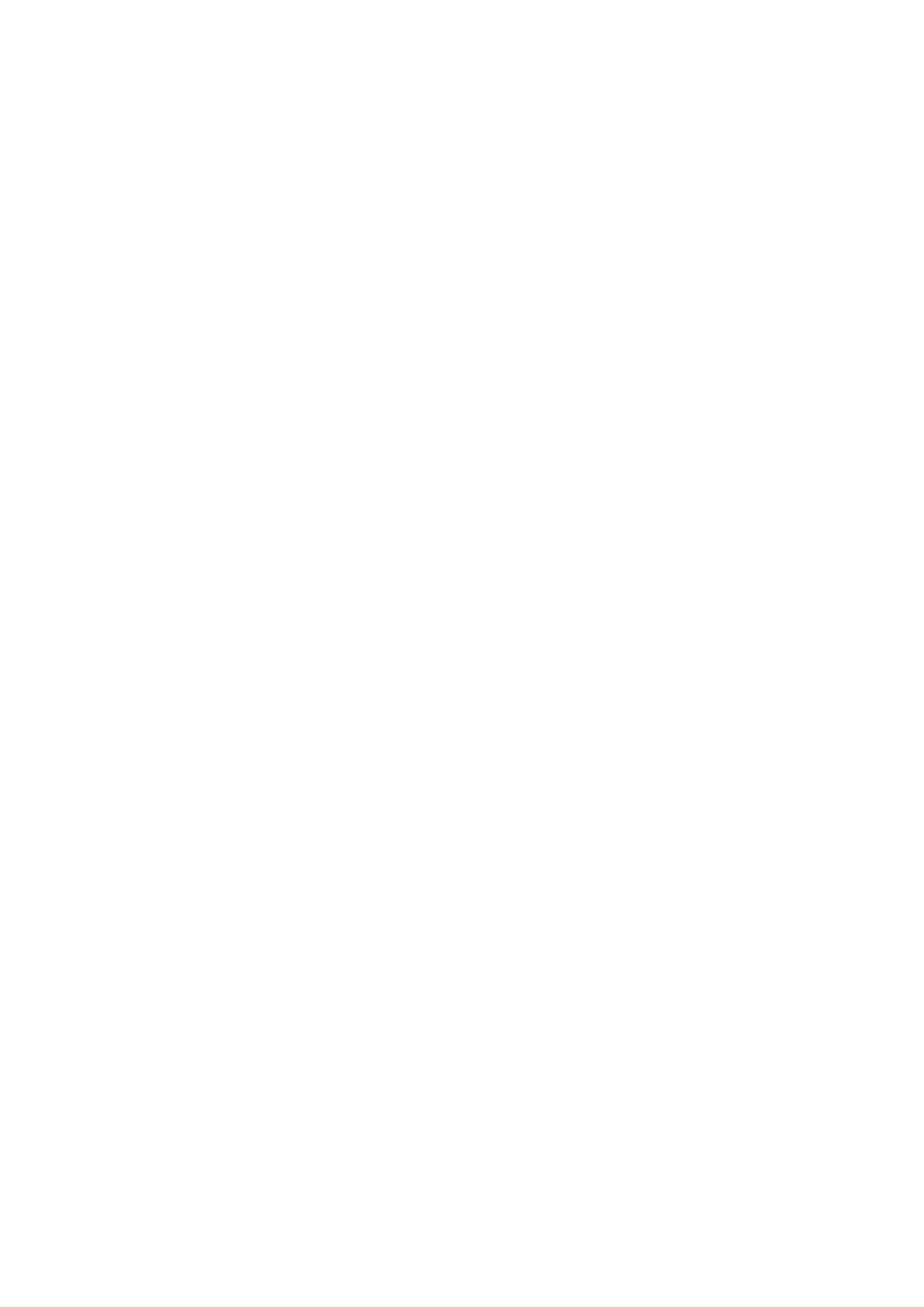

# **Defendant Should Have the Last Word Experimentally Manipulating Order and Provisional Assessment of the Facts in Criminal Procedure**

Christoph Engel / Andreas Glöckner / Sinika Timme

November 2017

Max Planck Institute for Research on Collective Goods, Kurt-Schumacher-Str. 10, D-53113 Bonn http://www.coll.mpg.de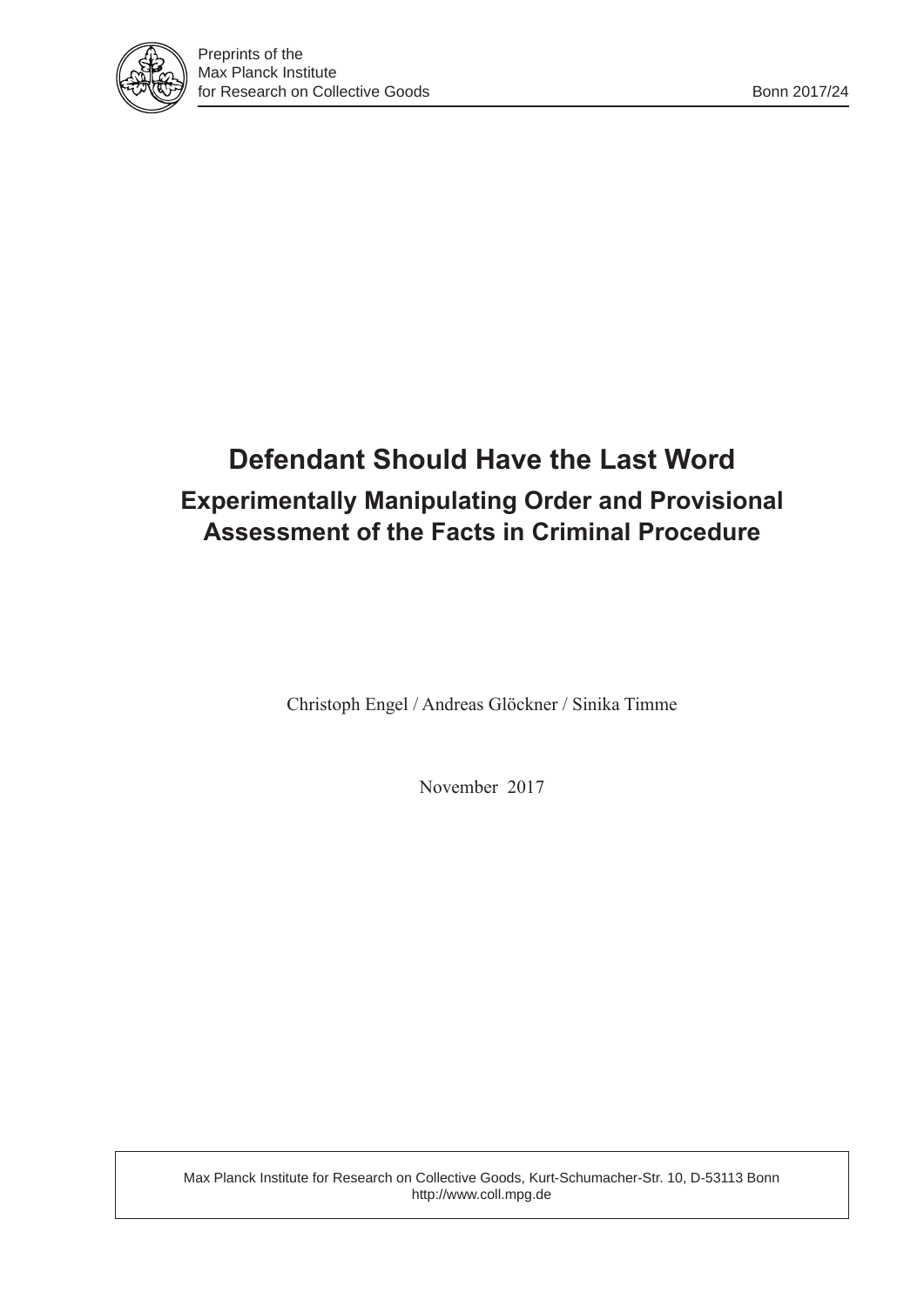# **Defendant Should Have the Last Word**

# **Experimentally Manipulating Order and Provisional Assessment of the Facts in Criminal Procedure\***

**Christoph Engel, Andreas Glöckner, Sinika Timme**

#### **Abstract**

From a normative perspective the order in which evidence is presented should not bias legal judgment. Yet psychological research on how individuals process conflicting evidence suggests that order could matter. The evidence shows that decision-makers dissolve ambiguity by forging coherence. This process could lead to a primacy effect: initial tentative interpretations bias the view on later conflicting evidence. Or the process could result in a recency effect: the evidence presented last casts decisive light on the case. In two studies  $(N1 = 221, N2 = 332)$ we test these competing hypotheses in a mock legal case. Legal orders sometimes even expect judges to provisionally assess the evidence. At least they have a hard time preventing this from happening. To test whether this creates or exacerbates bias, in the second dimensions, we explicitly demand experimental participants to express their leaning, after having seen half of the evidence. We consistently observe recency effects and no interactions with leanings. If the legal order wants to preempt false convictions, defendant should have the last word.

*JEL:* C91, D01, D02, D91, K41

-

*Keywords:* criminal procedure, presumption of innocence, recency, primacy

<sup>\*</sup> Helpful comments by Konstantin Chatziathanasiou and Susann Fiedler on an earlier version are gratefully acknowledged.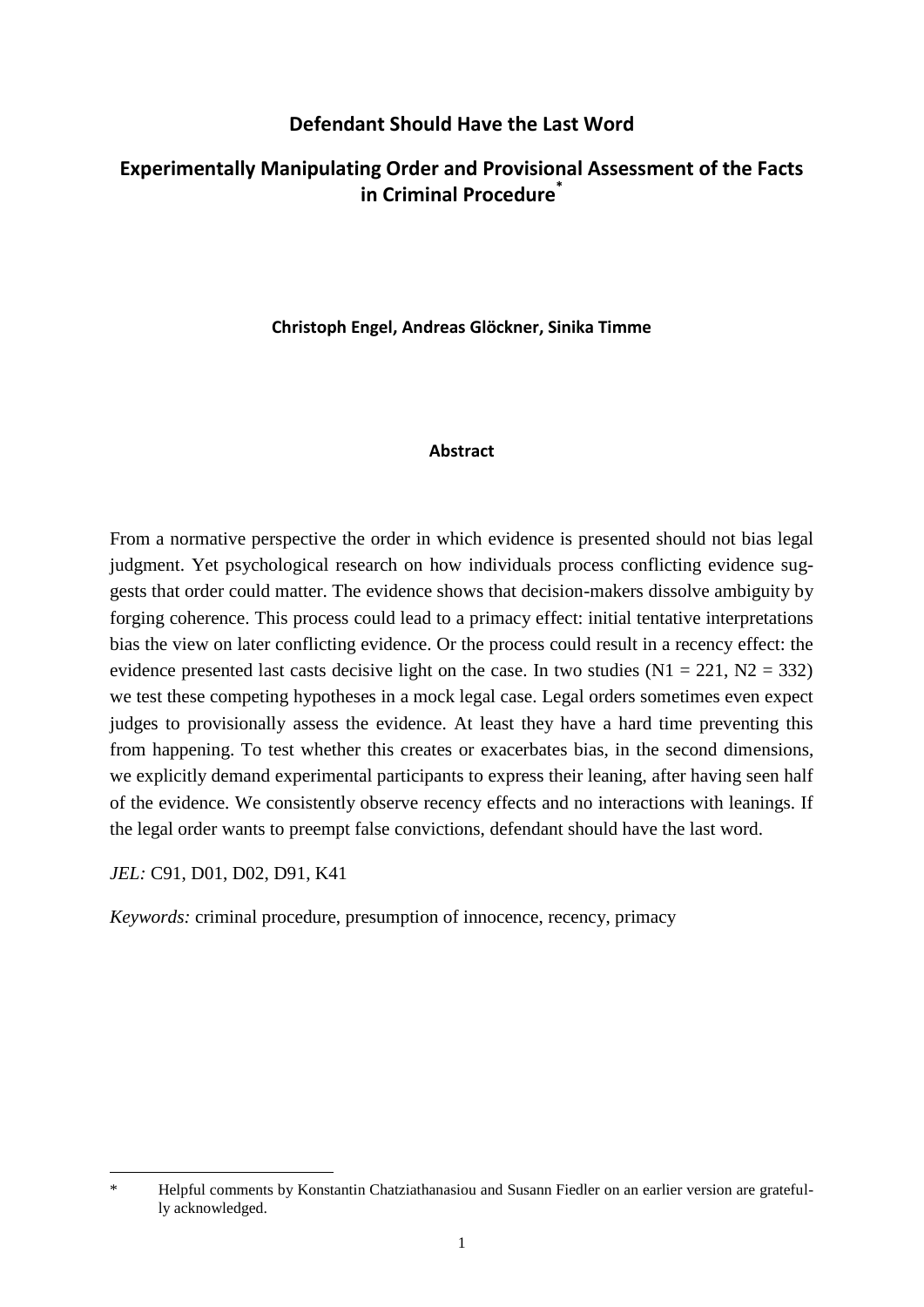# **I. Research Question**

The Universal Declaration of Human Rights stipulates: "everyone charged with a penal offence has the right to be presumed innocent until proved guilty according to law in a public trial at which he has had all the guarantees necessary for his defense" (article 11). Even if this presumption of innocence is not everywhere explicitly part of defendant's constitutional rights, in substance the legal orders of civilized countries agree on this principle.<sup>1</sup> Yet legal orders diverge in their way of translating the principle into rules of criminal procedure. Art. 29.1 (US) Federal Rules of Criminal Procedure regulate the order of closing arguments as follows: prosecution speaks first, defense responds, and prosecution rebuts. Hence in the US, government has the last word. This is different under German law. § 258 II HS 2 Strafprozessordnung (code of criminal procedure) guarantees that "defendant has the last word". Jurisprudence has extended this right to defense lawyers. If prosecution has reacted to the defense lawyer's closing argument, the defense lawyer has the right to speak again, and government may not respond.<sup>2</sup> Both the defense lawyer and defendant in person may use the opportunity of the last word to completely revisit the evidence, to bring new evidence, and to present the case in a different light.<sup>3</sup> Defendant shall be the last who has a chance to influence the court.<sup>4</sup>

Comparative lawyers often surprise their readers by demonstrating that apparent divergence between legal orders boils down to reaching the same conclusion on different doctrinal paths. Against this backdrop it is remarkable that there is a true difference between US and German law when it comes to concluding criminal procedure. In this article, we use experimental methods to investigate whether the difference matters, and whether the right of government to have the last word does indeed bias criminal courts against defendant. If we were to establish the effect, this would suggest that the solution found by US law is problematic in light of the constitutional guarantee of presumption of innocence.

In the courtroom, closing arguments are preceded by a lengthy criminal procedure. During this procedure, the jury has heard different stories and has seen conflicting evidence. It may be that this richer context neutralizes order effects in closing arguments. In this first attempt at rigorously testing the competing solutions of US and German law, we bracket this potential qualification. We radicalize the difference by also presenting the evidence only once, and either in a way that balances inculpating and exculpating evidence, or by bringing all the inculpating evidence first (which implicitly gives defense the last word), or bringing all the exculpating evidence first (which implicitly gives prosecution the last word).

Legal intuition need not get it right. The rule that gives defendant the last word rests on the intuition that the position a decisionmaker hears last is most likely to influence her choices.

<sup>-</sup>1 See, e.g., for the US *Coffin v. United States*, March 4, 1895, 156 U.S. 432.

<sup>2</sup> BGH July 29, 1976, Neue Juristische Wochenschrift 1976, 1951.

<sup>3</sup> BGH February 2, 1956, BGHSt 9, 77.

<sup>4</sup> BGH March 31, 1987, NStZ 1987, 423.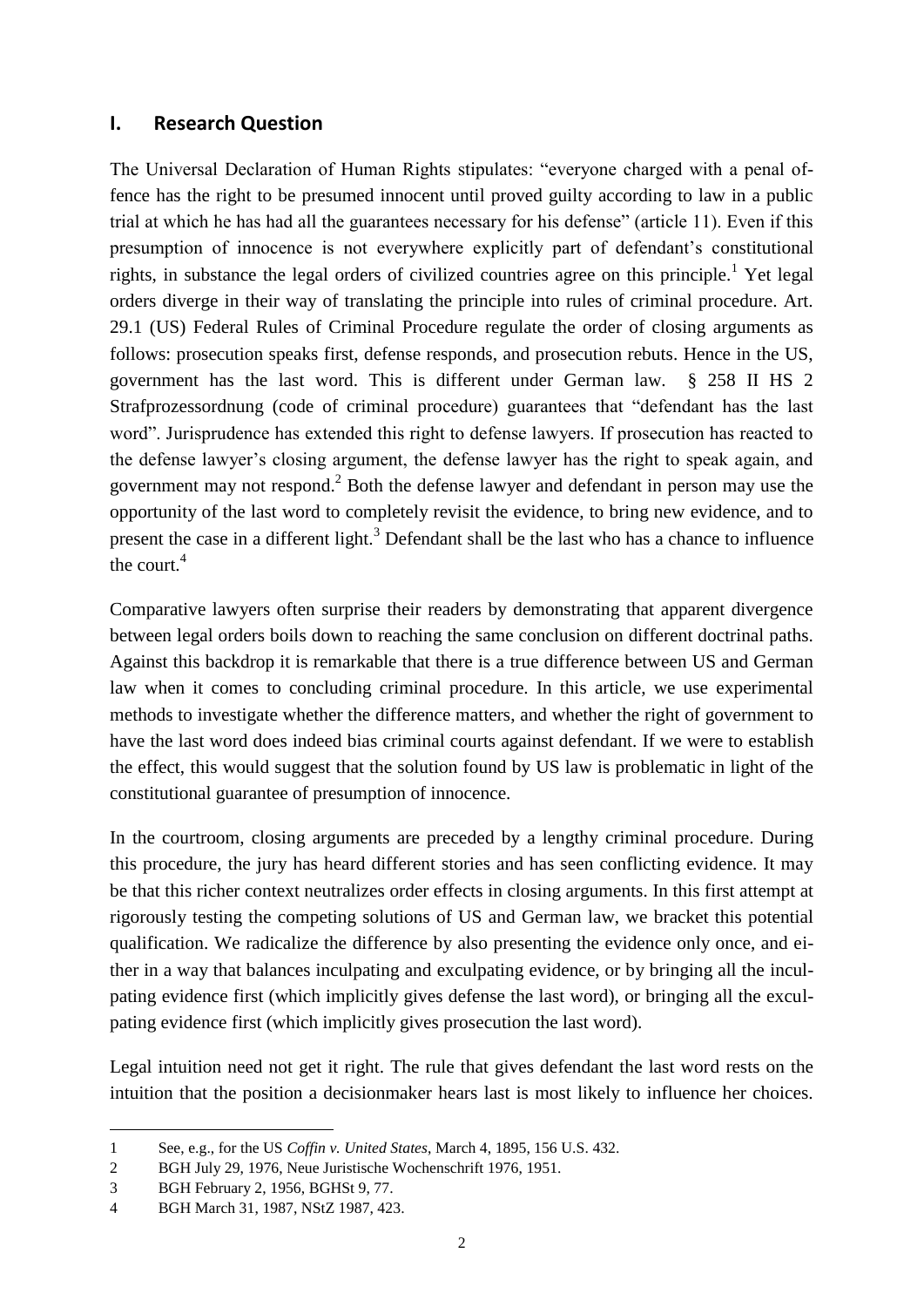Ample psychological evidence, that we review below, demonstrates that such a recency effect is far from obvious. In many contexts, a primacy effect has been found: the contender who has a chance to key the decisionmaker on one interpretation gains the upper hand. If there was a primacy effect in criminal procedure, not giving defendant the last word might be innocuous. The policy debate would have to focus on a different order effect. All over the world, criminal procedure starts by prosecution charging defendant with some alleged crime. But this need not imply that prosecution also has the right (or the duty) to bring all the inculpating evidence, and to weave it together to a coherent story, before defense has a chance to present counter-evidence, and to cast doubt on prosecution's story.

In our experiments, we compare both orders of presenting the evidence (prosecution first, defense first) with a balanced treatment where roughly one piece of inculpating evidence is followed by another piece of exculpating evidence, and vice versa. We also aim at finding the mental process through which either primacy or recency is critical. A recency effect could simply result from the fact that information and the last interpretation are more easily accessible in memory. Yet in a literature that we review below, it has been shown that legal decision making is better characterized by a holistic process that aims at making sense of conflicting evidence by constructing a sufficiently coherent story. This suggests that the chance to influence this process of sense making is critical. We exploit the fact that, in earlier work, this process has been shown to lead to a re-evaluation of the evidence in the light of the ultimate decision. Using this measure, we show that, in our experiment as well, participants rely on this process for maximizing consistency. We cast further light on mental process by repeating all three treatments with an additional manipulation: after participants have seen half of the evidence (which is biased in the prosecution first or in the defense first treatments), we ask them to elaborate a provisional leaning. This manipulation gives us access to participants' intermediate attempts at creating meaning. We can study in which ways provisional understandings of the case translate into final assessment. This additional evidence also has direct policy relevance. The legal order cannot reliably prevent that triers engage in sense-making while they listen to incomplete evidence. Actually some legal orders even explicitly call for a provisional assessment of the evidence. An example again comes from German law. Prosecution cannot autonomously bring a case. The judge must first allow the charge to be brought, based on a provisional assessment of the evidence.<sup>5</sup>

In the next section, we develop the hypothesis to be tested from the literature. Sections 3 and 4 present the design and the results of Experiments 1 and 2. Section 5 concludes with discussion.

5 § 203 Strafprozessordnung: court proceedings are only allowed "if it appears sufficiently likely that defendant is guilty".

-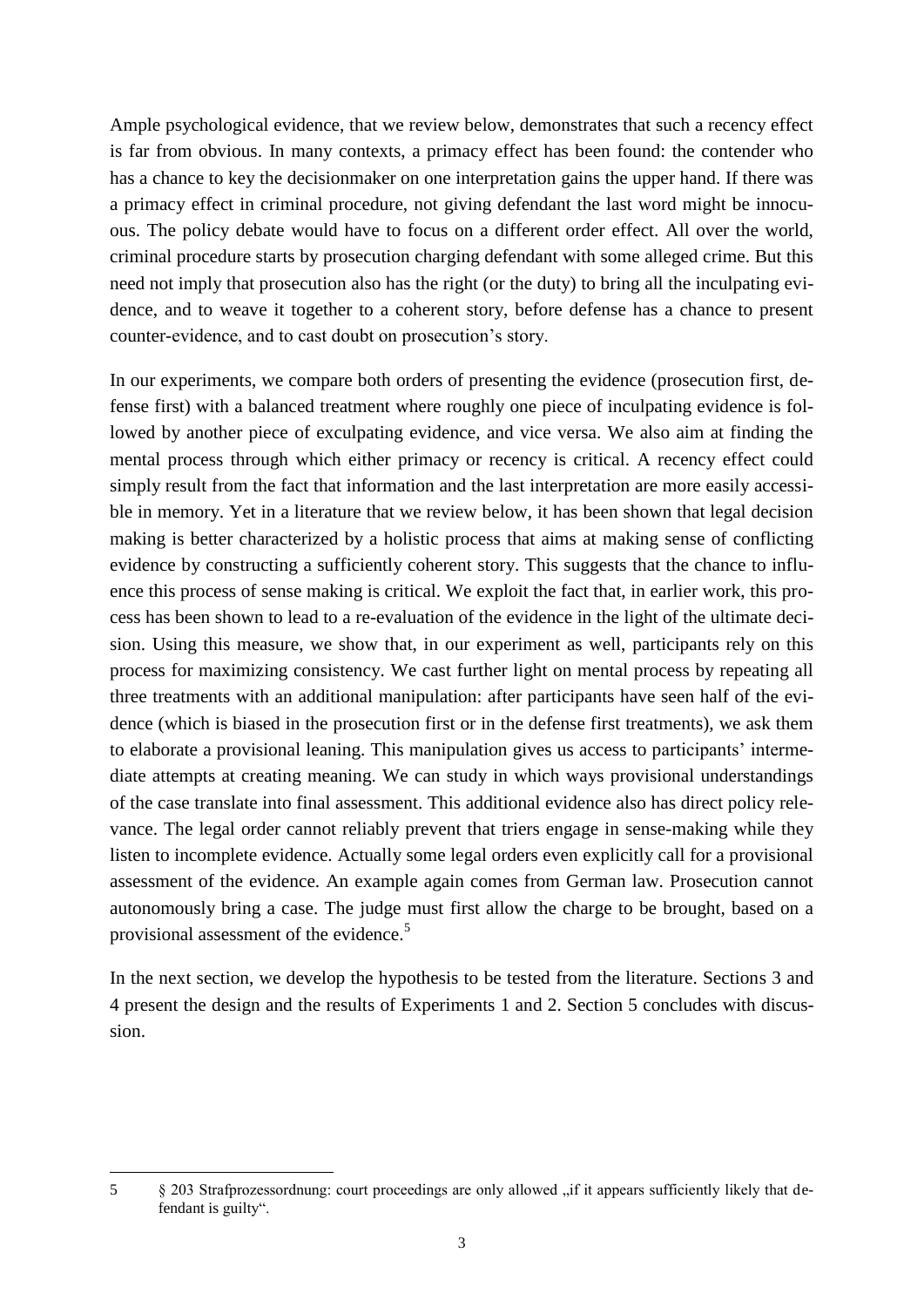# **Literature Review and Hypothesis**

#### **Primacy vs. Recency**

Order effects of the presentation of information on judgement have been studied for a long time (see only Hogarth and Einhorn 1992, Gershberg and Shimamura 1994, Howard and Kahana 1999, Tan and Ward 2000, Lind, Kray et al. 2001, Piero, Mannetti et al. 2005, Duffy and Crawford 2008, Forgas 2011). In most settings, primacy is more important than recency, but recency effects have also been found (see the classification of results provided by Hogarth and Einhorn 1992), and there is intense work on identifying moderating factors.

Some of these studies specifically study legal decision making (for a discussion of the relevance of the pertinent psychological evidence for law see Lawson 1968, Kessler 1975, Davis 1984, Caldwell, Perrin et al. 2001), with rather mixed results. Pennington (1982) demonstrates a primacy effect on guilty verdicts if the strongest witness statements are presented first. Wells, Wrightsman et al. (1985) demonstrate that defense is more likely to get defendant acquitted if defense makes an opening statement early on, ideally even before the opening statement of prosecution. The study thus also finds a primacy effect. Kassin, Reddy et al. (1990) have participants watch an ambiguous piece of evidence, and manipulate whether it is preceded or followed by an explanation from either prosecution or defense. They find that participants high in need for cognition are more influenced by antecedent statements, while participants low in need for cognition are more influenced by posterior statements. Kerstholt and Jackson (1998) manipulate at which point participants are asked to tentatively assess the probability of guilt: after each new piece of evidence, or only after they have heard the entire evidence. In the first condition there is an unconditional recency effect. In the second condition there only is a recency effect if, additionally, participants have received background information. Costabile and Klein (2005) demonstrate that incriminating evidence has the strongest likelihood of influencing mock jurors when presented late in the trial. They thus find a straightforward recency effect.

Some of the oldest contributions to this literature are even closer to our research question. Insko (1962) has mock jurors try a criminal case when either a statement by prosecution or by defense is presented first. This statement can either be confined to statements favoring the presenter's case, or can also discuss and dismiss the counter-evidence. An order effect only occurs when the first statement does not take counter-evidence into account, while the second does. In that comparison, a recency effect is found. If participants are initially made aware of the fact that there is dispute, a primacy effect is found if a statement discussing counterevidence precedes a statement confined to the respective side's case.

Stone (1969) has mock jurors decide a criminal case. In the prosecution condition, they first read the prosecution case, mark a tentative verdict, read the defense case, again mark a tentative verdict, and hear the final, forceful prosecution pleading. In the defense condition, partic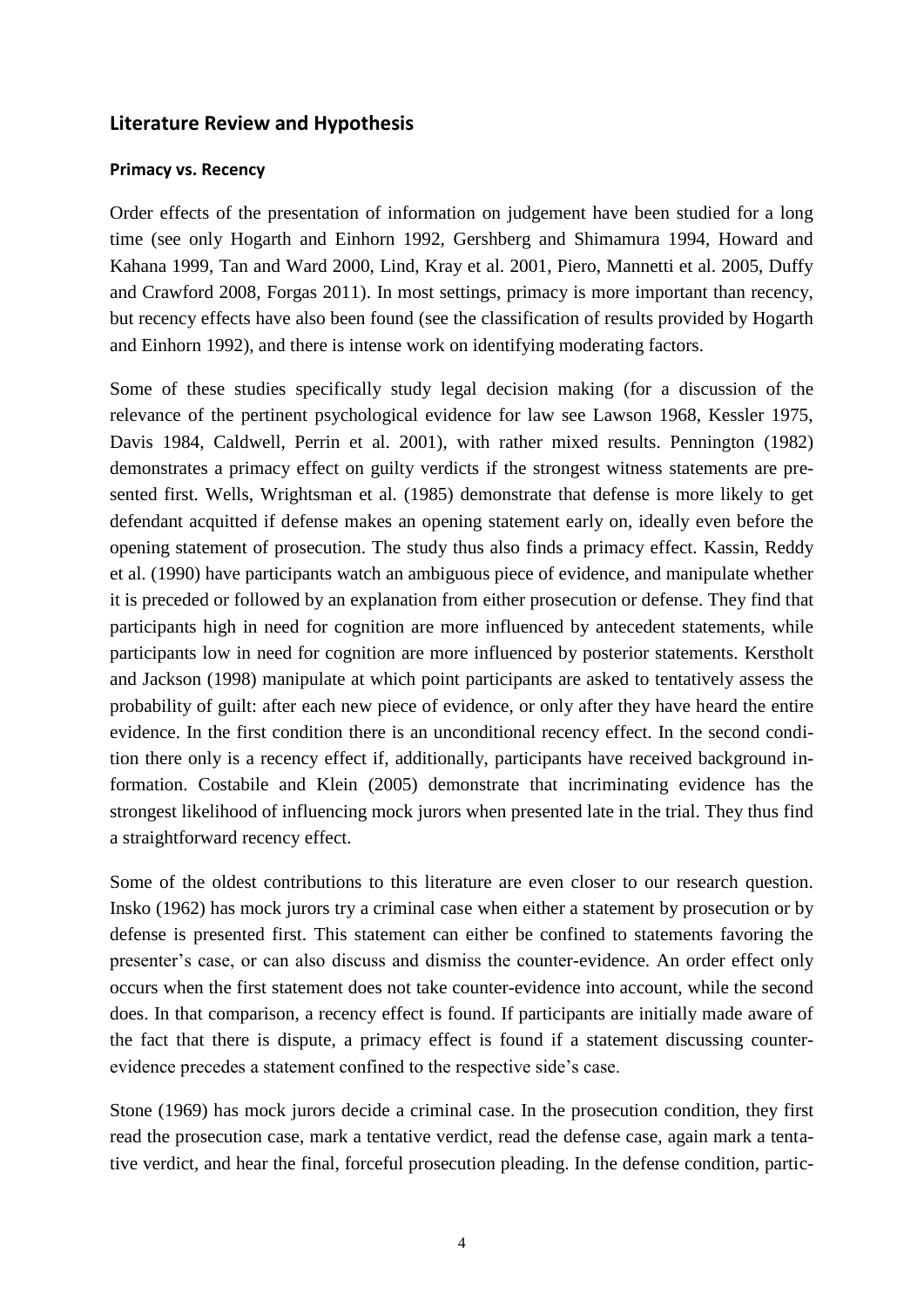ipants first read the defense case, everything else held constant. In this design, there is a clear primacy effect.

Walker, Thibaut et al. (1972) also manipulate whether participants first see the evidence for the defense or for prosecution, and cross this with the sequence from weak to strong or strong to weak arguments. In three of the four conditions, they find a significant recency effect.

Pyszczynski and Wrightsman (1981) manipulate whether prosecution or defense make opening statements that preview the evidence and indicate in which ways it would likely support their cause. Extensive opening statements by prosecution lead to more guilty verdicts if defense opening statements are also extensive. Extensive defense opening statements only lead to less guilty verdicts if prosecution opening statements are brief.

The existing evidence is thus mixed when it comes to a main effect of presentation order in the courtroom. We therefore do not formulate a directed hypothesis, but posit that the treatment difference matters:

**Hypothesis:** The order in which evidence is presented and arguments are made in the courtroom influences the verdict.

# **Mental Process of Jury Decision-Making**

Court cases are typically ill defined. Even after all the available evidence has been presented, doubt remains. What has happened cannot be proven in a way that would live up to scientific standards. Characteristically, the evidence leaves room for competing interpretations. This is also how jurors see their task. They are engaged in sense making (Pennington and Hastie 1991) and constructing coherent stories from the evidence. Decision-making is interpretative (Pennington and Hastie 1988). It relies on reasoning about the evidence, rather than an algebra like process (Pennington and Hastie 1988). Jurors attempt at creating a narrative story from the pieces of evidence they have heard (Pennington and Hastie 1986, Pennington and Hastie 1988, Pennington and Hastie 1993, Pennington and Hastie 1993) which can be considered as a mental model (Pennington and Hastie 1988); (also see Johnson-Laird 1983).

Jurors decide by matching stories to the representation of the verdict categories given to them in the judge's instructions on the law (Pennington and Hastie 1986). Whether a story is accepted, or whether it is selected, depends on its goodness of fit (Pennington and Hastie 1993). In this assessment, jurors look out for coverage, coherence and uniqueness (Pennington and Hastie 1992). Coverage, coherence and uniqueness also determine the level of confidence (Pennington and Hastie 1988, Pennington and Hastie 1992).

This is not a deficiency. Juror decision-making is not second-rate. In order to make powerful mathematical tools, such as Bayes' theorem, applicable, scientists must artificially remove all ambiguity. The judiciary does not have this luxury. It would not be permissible to "decontex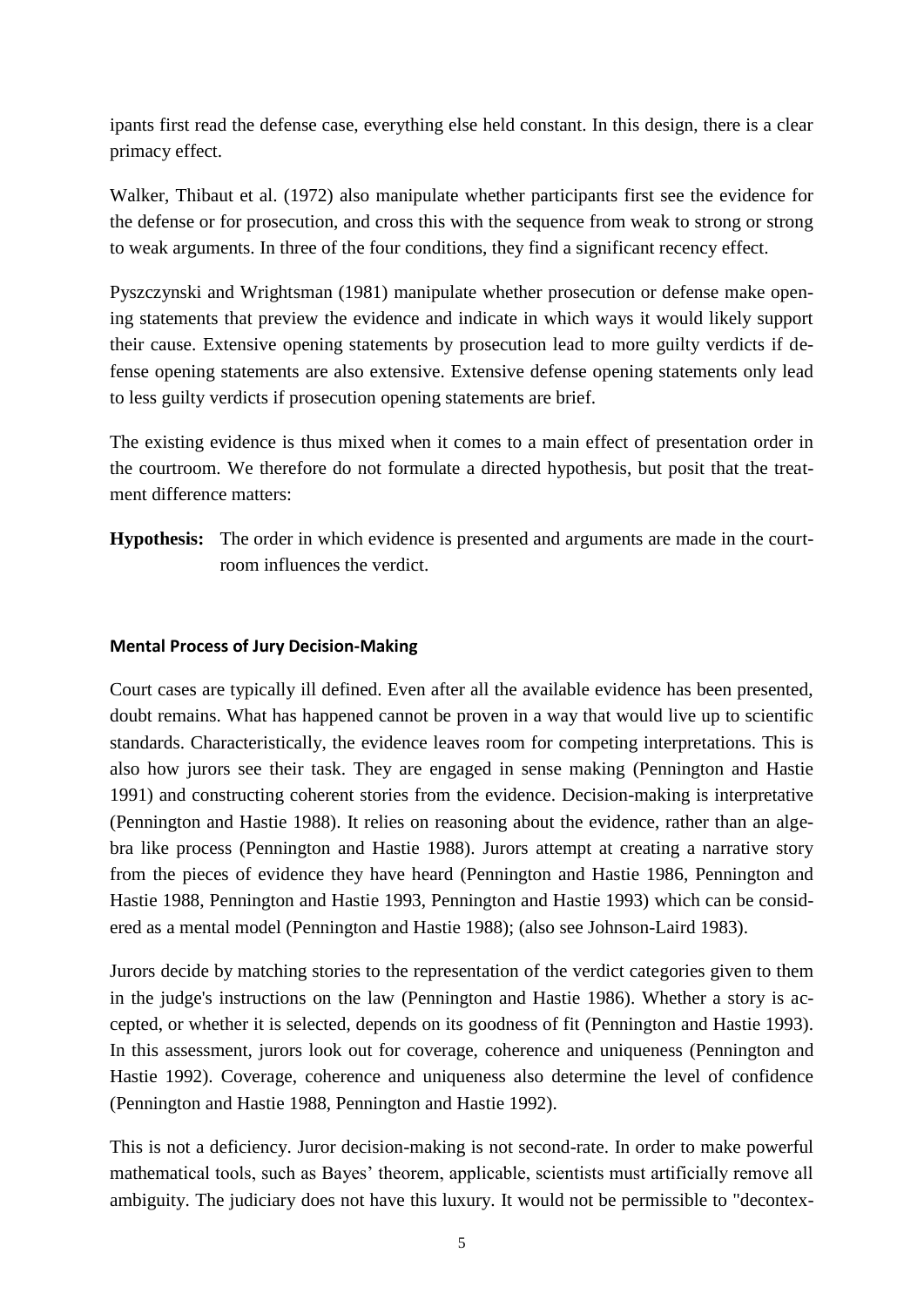tualise" the case. This explains why, jurors and professional judges alike, must at least partly rely on their intuition (Day 1987, Guthrie, Rachlinski et al. 2007).

There is mounting evidence on the character of the mental process that underlies story construction, and it has been argued that the same process underlies all forms of intuitive decision making (Glöckner and Betsch 2008a). In line with the basic claim from *Gestalt* psychology (Markus and Zajonc 1985), the assessment of the evidence often seems to be holistic (Simon 2004) and relies at least partly on an automatic process that has been developed from perception. It can be modelled by parallel constraint satisfaction (PCS) network models (Simon and Holyoak 2002). According to these connectionist models, decision-making progresses bidirectionally (Holyoak and Simon 1999, Simon, Krawczyk et al. 2004, Simon, Snow et al. 2004, Simon, Krawczyk et al. 2008). Not only do facts determine conclusions. Potential conclusions also affect the perception of the evidence. The mental model reconfigures itself until maximal coherence is achieved (Simon 2004).

The mechanism transforms the information input by automatically accentuating initial advantages for one or the other interpretation of the evidence. Over the consecutive iterations, information supporting the final decision is overestimated and conflicting evidence is underestimated. Information is thus polarized (Simon 2004). This process has been dubbed a coherence shift (Simon, Pham et al. 2001). It has been shown that coherence shifts can be pronounced (Simon 2004). Normally the construction of consistent interpretations is unconscious. Only the result is propelled back to awareness, for instance in the form of the feeling that one interpretation of the evidence is most appropriate ("I cannot prove it, but when I see it I know it"). In other cases feelings of sudden insight ("now I get it") or of unease ("something is fishy here") are produced.

Note, however, that intuitive processes operate in close interaction with conscious deliberate processes of information search, information construction and supervision (Glöckner and Betsch 2008). Hence "deciding intuitively" does not necessarily mean that individuals do not deliberate before making a decision. Jury members will of course pay attention to the information presented, and they will consider it deliberately. Yet the core process of information integration: making sense of the information, forming a consistent interpretation that results in favoring an option, will be based on automatic processes. Conscious and unconscious pieces of information are considered and the information integration process remains opaque to the decider.

Coherence based reasoning could consistently explain a primacy *or* a recency effect. Primacy effects might result from the fact that coherent interpretations are formed after seeing the initial evidence. Coherence effects lead to overly confident interpretations that could cause later evidence to be assimilated to these initially generated interpretations. Alternatively, evidence that is presented late might receive particularly high weight, since attention focuses on this evidence and gives it higher activation, leading to recency effects. Actually both effects might be at work. If that were true, the final judgment (and decision) would depend on the relative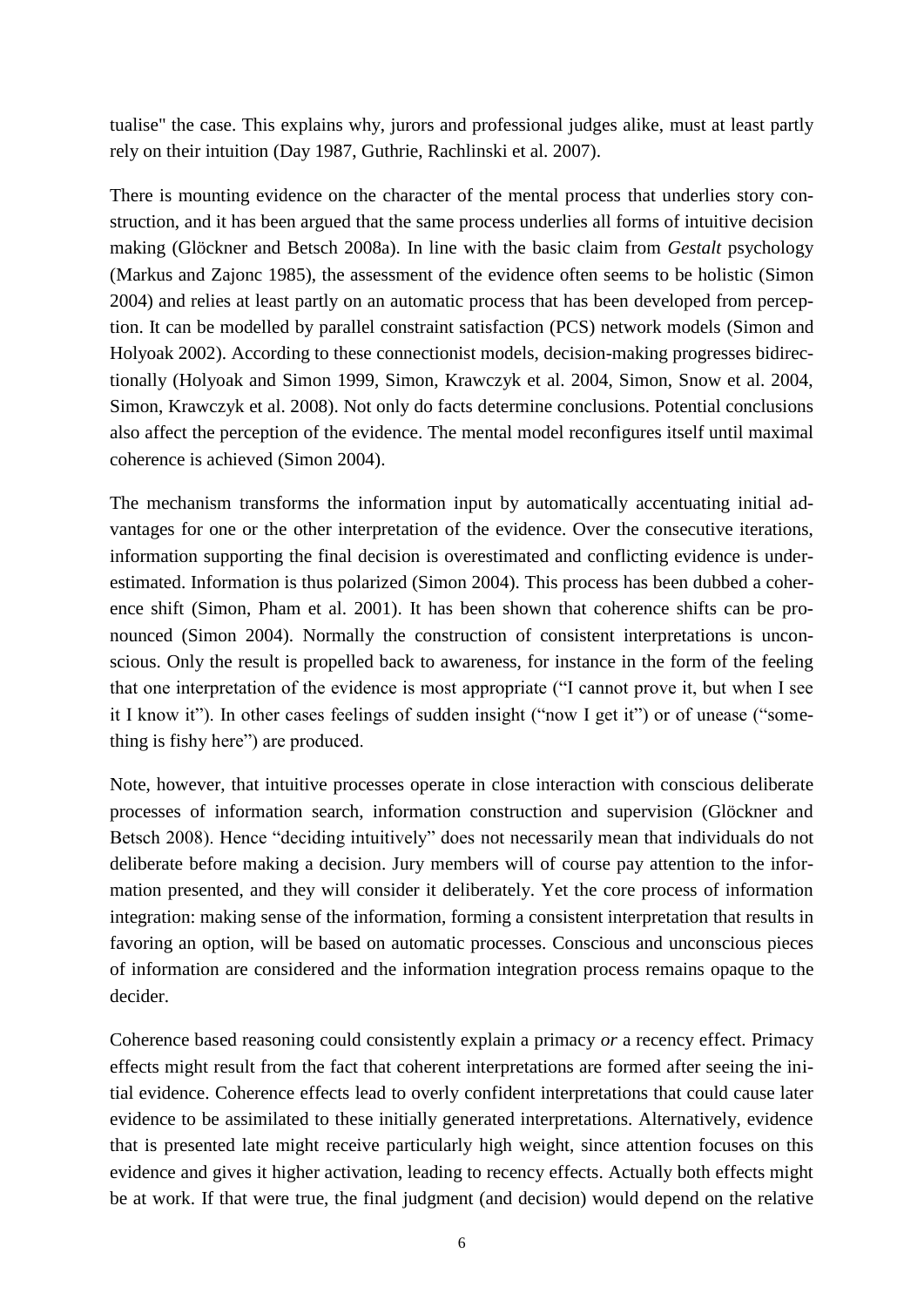weight of either effect. This is how the leaning manipulation becomes important. It can be expected that initial leaning enhances the effect of early interpretations. This might tilt the balance in favor of a primacy effect.

In two studies we investigate primacy vs. recency effects in legal judgments, the moderating effect of initial leanings and the relation to coherence effects.

# **Study 1**

# **Method**

-

*Participants and design.* 221 persons participated in the experiment (mean age = 22.3 years, sd = 3.9), 138 of which were female. Participants were recruited from the local subject pool using ORSEE (Greiner 2004). The study took roughly 45 min and participants earned a fixed fee of 10  $\epsilon$  for their participation. Participants were randomly assigned to the four cells of a 2 (order: pro-guilty-first vs. balanced) x 2 (leaning: yes vs. no) design. The pro-guilty first conditions presented the evidence in the following order: pro\_g[uilty]1-5; [leaning: yes vs. no]; neutr1; con\_g1-3; neutr2. The balanced conditions included the same facts but in the order pro\_g1; con\_g1; pro\_g2; con\_g2; pro\_g3; [leaning: yes vs. no]; neutr1; pro\_g4; pro\_g5; con g3.

*Materials.* We use a translated and slightly modified version of a complex legal case constructed und repeatedly used by Dan Simon and colleagues (Holyoak and Simon 1999, Simon 2004, Simon, Snow et al. 2004); the complete case can be found in the appendix. We used the case in a version in which the posterior probability of the accused person Hans being guilty was very high (> 99.9%;, (Glöckner and Engel 2013)). In this case, a company accuses one of its employees of having stolen money from the company safe. The evidence consists of twelve pieces of information. This information consists of facts and background beliefs. It is known that the money was stolen using the regular access code, which only a few persons had. The money was stolen in the evening and the time was recorded. The crucial pro-guilty facts are a) the low number of persons who knew the access code to the safe from which the money was stolen, b) the high confidence level of an eyewitness who afterwards reported having seen the accused person at the site of crime, and c) the low relative frequency of a certain type of car in the region which was seen at the site of crime and which is also driven by the defendant. The strongest contra-guilty fact is that d) the defendant was seen shortly after the date of crime in a place which was hard to reach in such a short time. We tell participants that they assume the role of a (mock) jury member. We frame the case as criminal procedure. Participants are given the "beyond a reasonable doubt" model instructions of the Ninth Circuit.<sup>6</sup>

The experiment is conducted online, using the software Unipark. Participants act anonymously. All information is presented to them, and collected from them, on the computer screen.

<sup>6</sup> The instructions are available online at www.ce9.uscourts.gov (2003 ed.).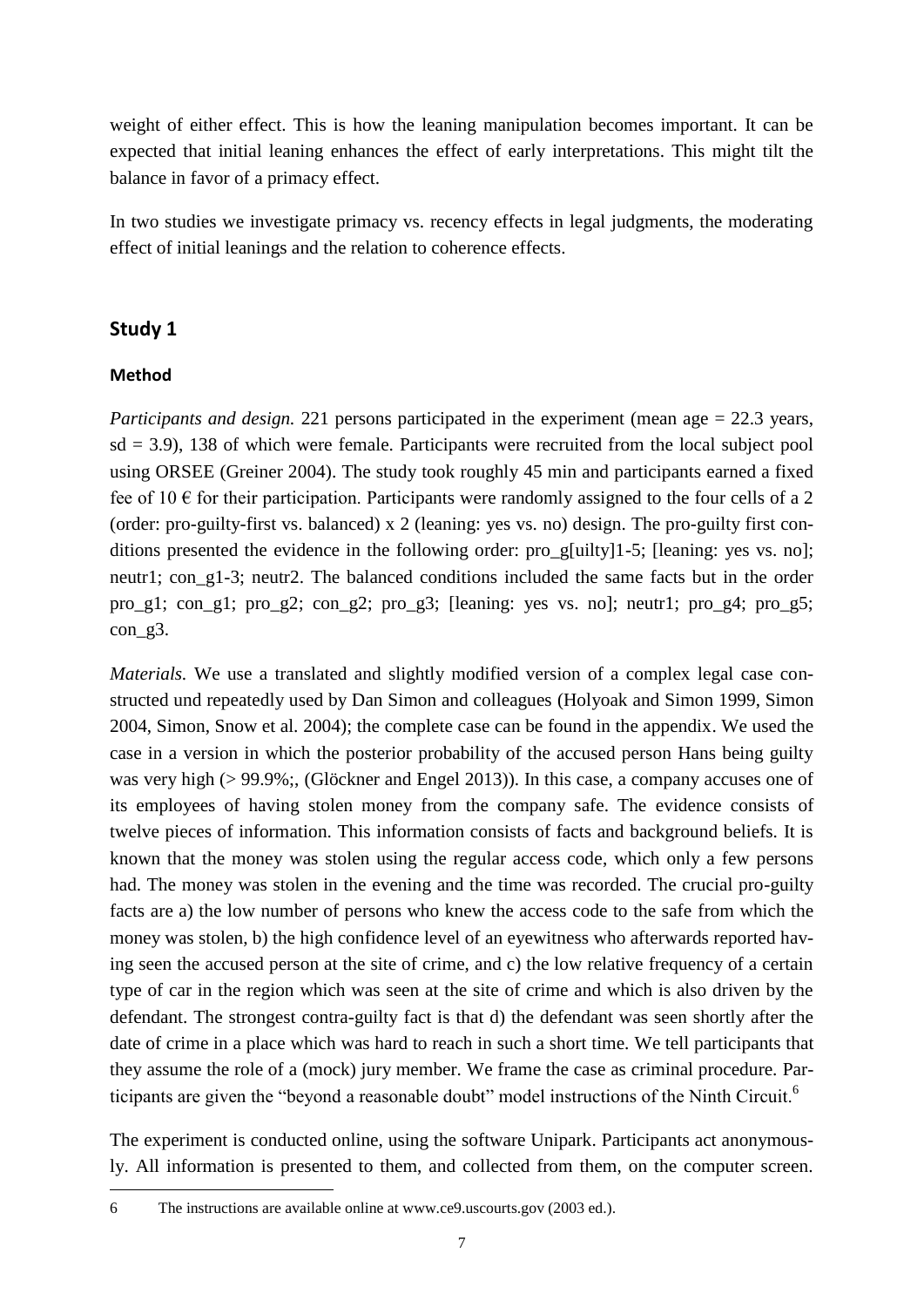Since we are interested in order effects, participants only see each piece of evidence once, in defined order as described above. They are not given the opportunity to revisit the evidence.

In stage 1, subjects read short scenarios about social interactions. These scenarios contain the relevant cues of the legal case in different, non-legal situations and are rated on a scale from - 5 (*strongly disagree*) to 5 (*strongly agree*). For instance, participants read that an eyewitness was 99% confident of having identified a specific person bringing some flowers for a colleague after work. They then are asked how strongly they agree with the statement that the identification makes it likely that this person indeed brought the flowers. At this stage, we also ask for demographic information, but of course completely preserve anonymity, and administer the Preference for Consistency personality questionnaire by Cialdini, Trost et al. (1995).

In stage 2, subjects are presented with case materials that consist of a general instruction, including the standard of proof, some background information on the defendant, and isolated pieces of evidence. At the end of this stage, individuals indicate their decision. They rate the confidence in their decision on a scale ranging from *completely uncertain* (0) to *completely certain* (10). They have to estimate the probability that the accused person had stolen the money from the safe (all estimates in percent). Decision time is recorded. The order of the evidence was manipulated as described above. After half of the evidence a leaning was requested by roughly half of the participants as follows:

"You now have received half of the evidence for the case. Please take a bit of time to think about the case. Towards which judgment would you lean, based on the available evidence? Your leaning is of course not binding and you can decide differently after you have seen the remaining evidence. I lean towards (a) that Hans H. is guilty of committing the crime vs. (b) Hans H. is not guilty."

In stage 3, subjects re-rate the evidence, using the same scale as in the first part from -5 (*strongly disagree*) to 5 (*strongly agree*). They, for instance, indicate how strongly they agree with the claim that eyewitness identification with 80% certainty makes it likely that the defendant had stolen the money.

As core dependent measures we record verdicts (guilty vs. not guilty) and estimated probability that defendant has committed the crime. As further dependent measures we collect confidence, subjective probability necessary for conviction, and twice the evaluation of evidence (before knowing what the experiment is about, and after passing judgement).

# **Results and Discussion**

[Figure 1](#page-10-0) has our main result: if inculpating (pro-guilty) evidence is presented first, the probability of defendant being convicted (Figure 1, left) as well as the assessed probability of Hans being guilty (Figure 1, right) is substantially lower than if evidence order is balanced. Hence, there is descriptive evidence for a recency effect. The effect of order on verdicts, however, does not reach conventional levels of significance (Mann Whitney,  $N = 221$ ,  $p = .2131$ ),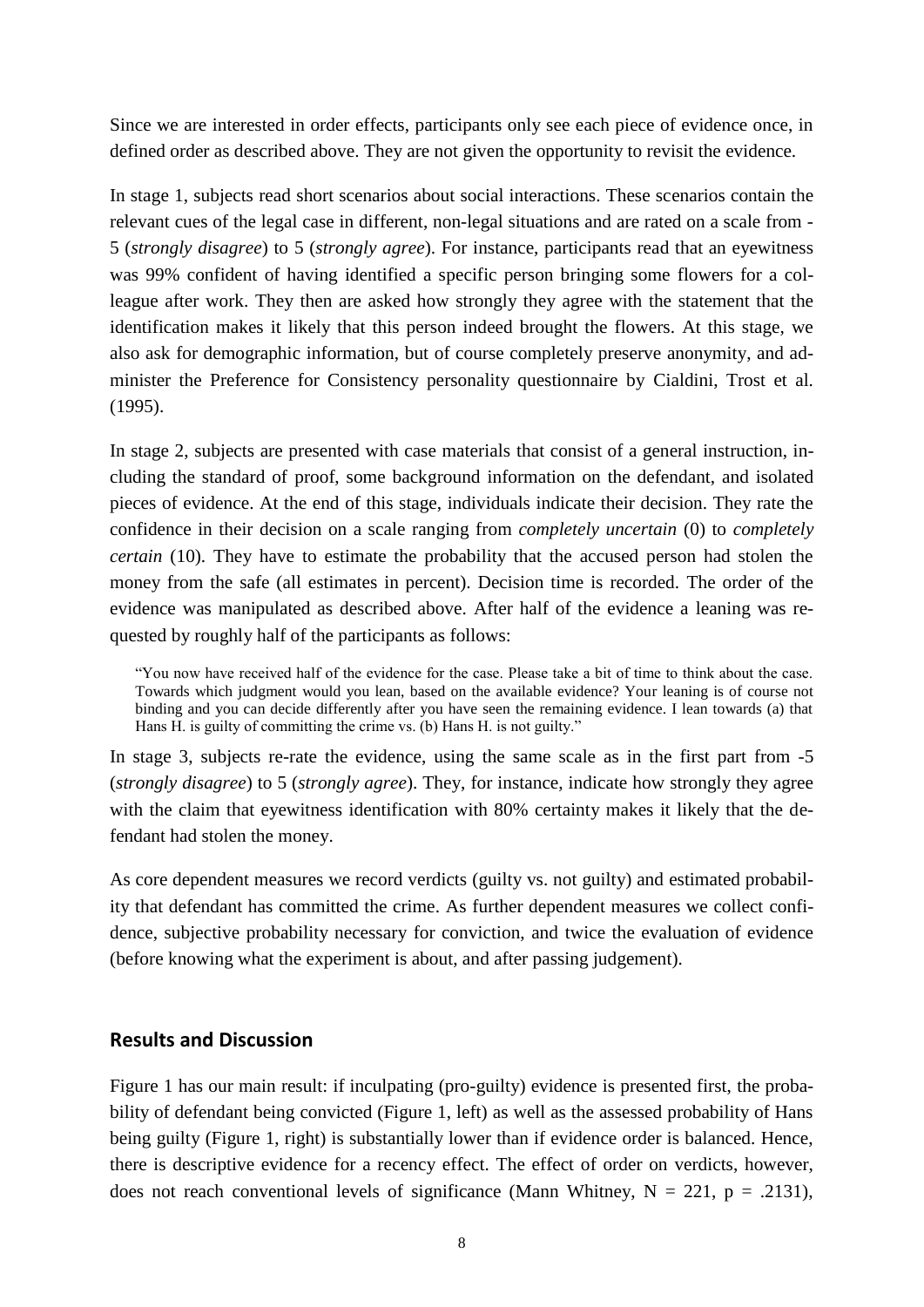whereas the effect on probability of guilt does ( $p = .0105$ ). The leaning manipulation does not have a significant effect on either dependent variable.



<span id="page-10-0"></span>

The regressions in Table 1 cast further light on these results. Models 1 and 2 essentially replicate the non-parametric findings. They show that interacting both independent variables does not generate any additional results, for either dependent variable.

The most important parametric message is in model 3. In a structural model, we simultaneously estimate both dependent variables. We first learn that, unsurprisingly, the estimated probability of guilt predicts verdicts: the more a participant deems it likely that defendant is guilty, the more this participant is likely to convict defendant. But since we simultaneously estimate both components, we can now test for an indirect effect of a balanced presentation on verdict through changes in the estimated probability of guilt.<sup>7</sup> This indirect effect turns out significant (coef = 1.261, se = 0.573, p = .028). Hence we not only find an effect of the balance manipulation on probability estimates (OLS component of the structural model) and of probability estimates on verdicts (logit component of the structural model). We also know that

-

<sup>7</sup> Technically we test the multiplicative effect of the balanced presentation of the evidence on the estimated probability of guilt times the effect of this estimate on the verdict, against the nul hypothesis that this effect is 0.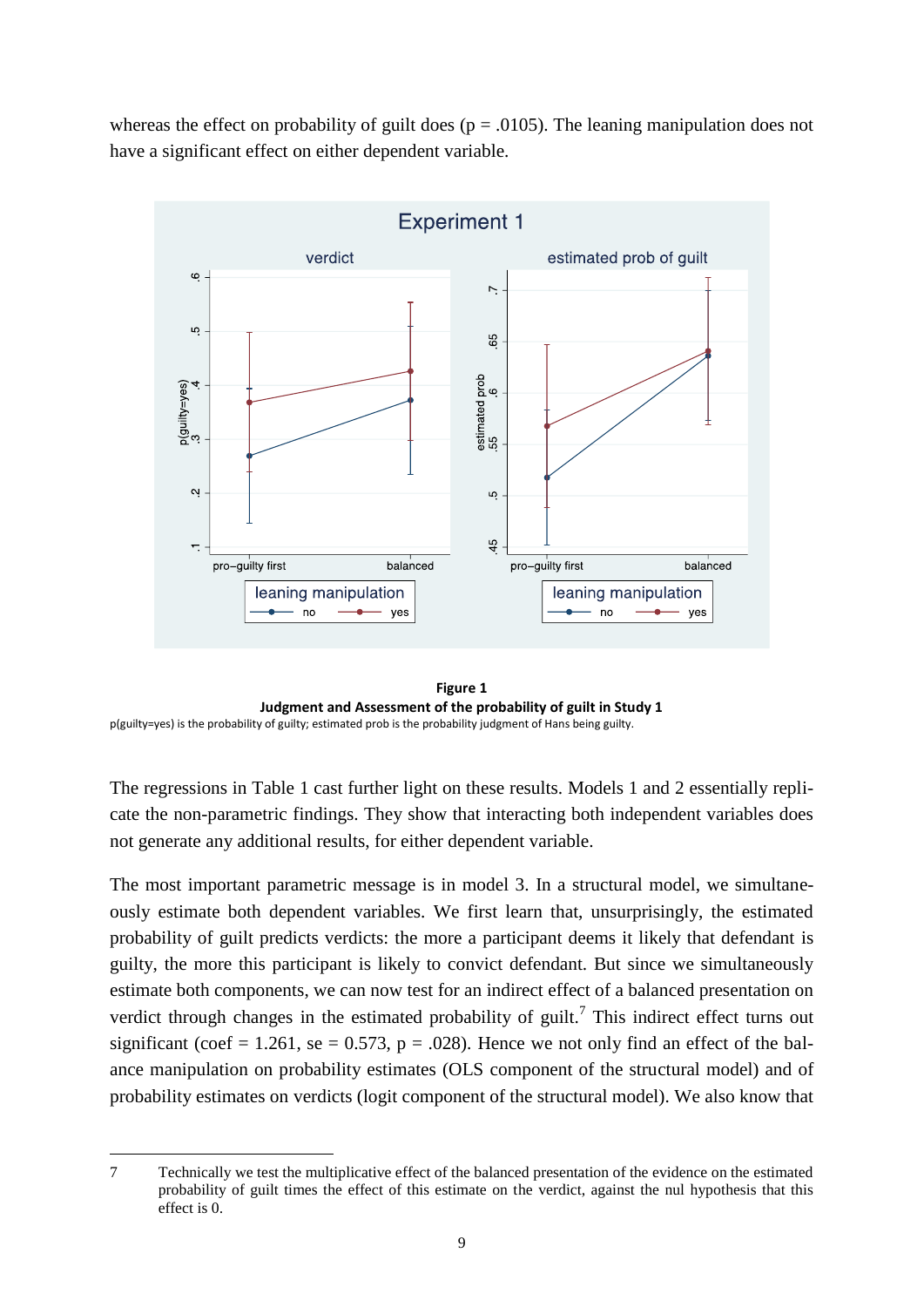the balance manipulation *does* have an effect on verdicts, through the channel of probability estimates<sup>8</sup>

|                       | model 1    | model 2    | model 3          |            |  |
|-----------------------|------------|------------|------------------|------------|--|
|                       | univariate | univariate | structural model |            |  |
|                       | Logit      | <b>OLS</b> | Logit            | <b>OLS</b> |  |
| dv                    | verdict    | prob_guilt | verdict          | prob_guilt |  |
| I۷                    |            |            |                  |            |  |
| leaning manipulation  | .460       | .050       | $-.041$          | .050       |  |
|                       | (.417)     | (.051)     | (.642)           | (.050)     |  |
| balanced              | .477       | $.119*$    | $-.406$          | $.119*$    |  |
|                       | (.427)     | (.045)     | (.600)           | (.051)     |  |
| leaning manipulation* | $-235$     | $-0.045$   | .094             | $-.045$    |  |
| balanced              | (.571)     | (.070)     | (.846)           | (.070)     |  |
| prob_guilt            |            |            | 10.637***        |            |  |
|                       |            |            | (1.426)          |            |  |
| Cons                  | $-0.999**$ | $.517***$  | $-7.538***$      | .518***    |  |
|                       | (.313)     | (.329)     | (1.058)          | (.036)     |  |
| N                     | 221        | 221        |                  | 221        |  |
| p model               | .3906      | .0272      |                  |            |  |
| $R^2$                 | .0108      | .0363      |                  |            |  |

## **Table 1**

#### **Regressions predicting choices and judgements in study 1**

model 1 and verdict component of model 3: logit; model 2 and prob\_guilt component of model 3: OLS model 3: (generalized) structural model, simultaneously estimating both components with (full) maximum likelihood reference category: inculpating evidence is presented first

prob\_guilt: estimated probability of defendant being guilty standard errors in parenthesis

\*\*\* p < .001, \*\* p < .01, \* p < .05

This gives us

-

Result 1: If mock jurors see the exculpating evidence most recently before deciding, they assess the probability of defendant having committed the crime to be lower than if inculpating and exculpating evidence are presented in balanced order. On this indirect channel, the order in which the evidence is presented also affects verdicts.

In the language introduced in our theory section, we thus find a recency effect; we can rule out a primacy effect.

Importantly, in all treatments we find pronounced coherence shifts, supporting the idea that decision making relies on coherence-based reasoning: depending on the decisions participants

<sup>8</sup> Note that the indirect effect is not automatic. It requires that the same participants whose choices in one component of the structural model are systematically explained by one element of the multiplicative effect also exhibit a systematic reaction to the relevant explanatory variable on the other component of the structural model. Consequently one would not find a significant indirect effect if the effect of estimated probability on verdicts was chiefly driven by participants whose probability estimates *do not*  strongly react to the fact that the evidence was presented in a biased order.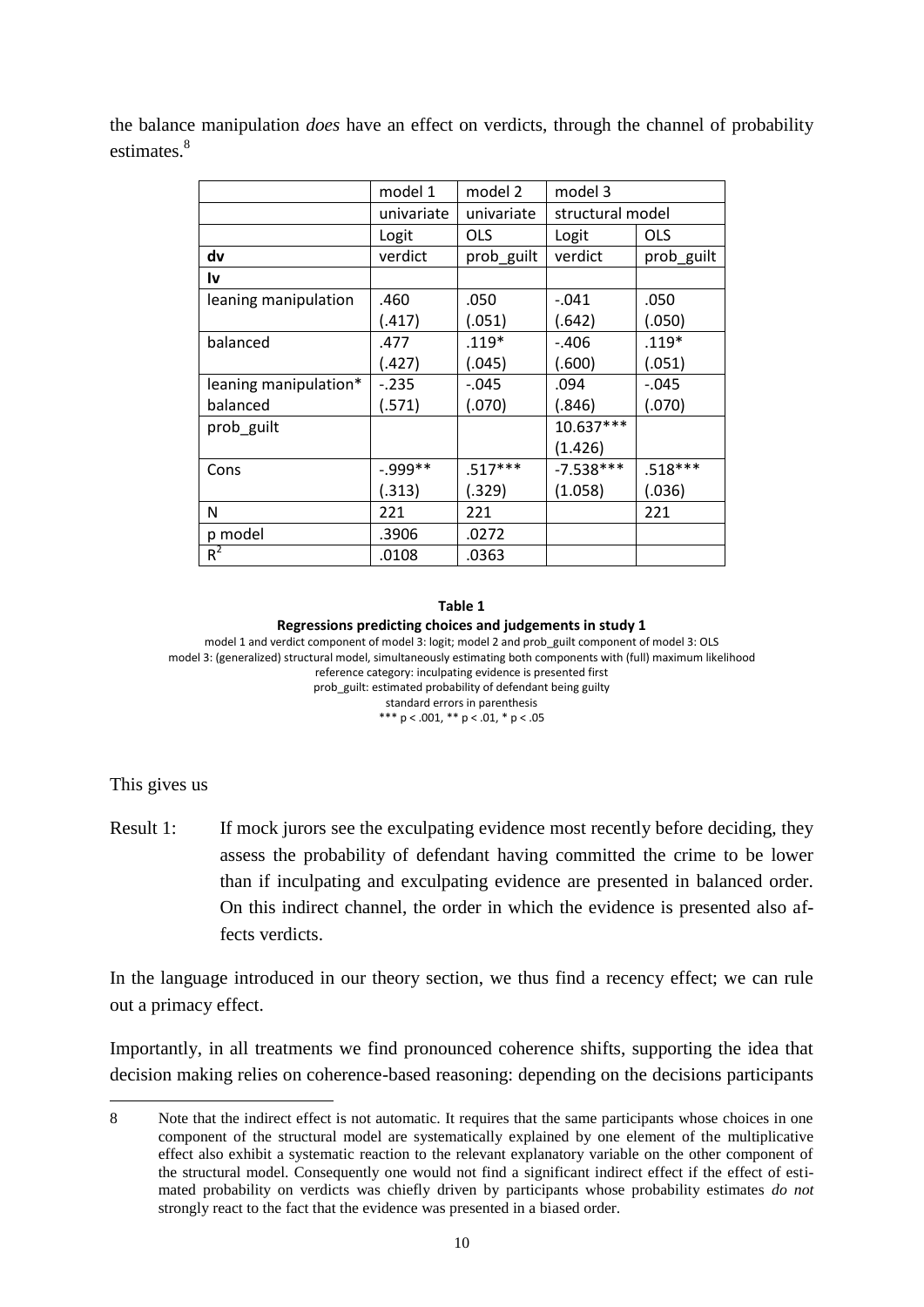have taken, they overvalue supporting evidence, and they undervalue conflicting evidence, compared with the assessment of probative value assigned to individual pieces of evidence presented in a neutral context. On average, evidence is shifted toward the favored option by 4% of the total rating scale ( $M = .42$ ,  $SE = 0.05$ ). Coherence shifts did, however, not differ between the conditions of the 2 x 2 design in a regression including both main effects and their interaction.

In study 1 we had only compared the balanced presentation of the evidence with a setting where all the inculpating evidence is presented first. This design choice has been motivated by external validity. We wanted to test whether giving defendant the last word (as in German law) gives defendant an advantage. Yet since we find a recency effect, it is important to learn whether it indeed is critical which party pleads last, and to rule out that the results might only be due to some specifics of the balanced condition. Therefore in Study 2 we compare all three orders: the evidence is balanced; inculpating evidence is presented last; exculpating evidence is presented last.

## **Study 2**

#### **Method**

In our second experiment, we had 332 participants, 208 of them were female. Mean age was 24.95 years (sd = 4.75). Participants earned a fixed fee of 10  $\epsilon$  for their participation. Procedure and design were essentially the same as in Study 1, except for some minor improvements that were required to logically allow presenting the facts also in the new reversed order (see Appendix). We also added the HEXACO 60 questionnaire (Ashton and Lee 2007) as distractor after the preference for consistency measure.<sup>9</sup> Most importantly, however, we now also include a con-guilty-first condition, leading to a 3 (pro-guilty-first vs. balanced vs. con-guiltyfirst) x 2 (leaning: yes vs. no) between-subjects design.

#### **Results**

-

[Figure 2](#page-13-0) shows that, overall, Study 1 replicates very well. Despite the fact that the leaning manipulation should have accentuated a potential primacy effect, for both dependent variables we find a clear recency effect. The magnitude of the effect is relatively substantial and the relation seems to be mainly linear. Changing from balanced to pro-guilty first decreases the probability of a guilt verdict by roughly 10%. Non-parametrically, this difference is weakly significant (Mann Whitney,  $N = 213$ ,  $p = .0658$ ). Changing from balanced to con-guilty first increases the probability of a guilt verdict by almost 15% ( $N = 243$ ,  $p = .0349$ ). The difference between pro-guilty first and con-guilty first is highly significant ( $N = 208$ ,  $p = .0002$ ). For the other dependent variable, the estimated probability of guilt, we find a significant difference

<sup>9</sup> http://www.hexaco.org/downloads/ScoringKeys\_60.pdf.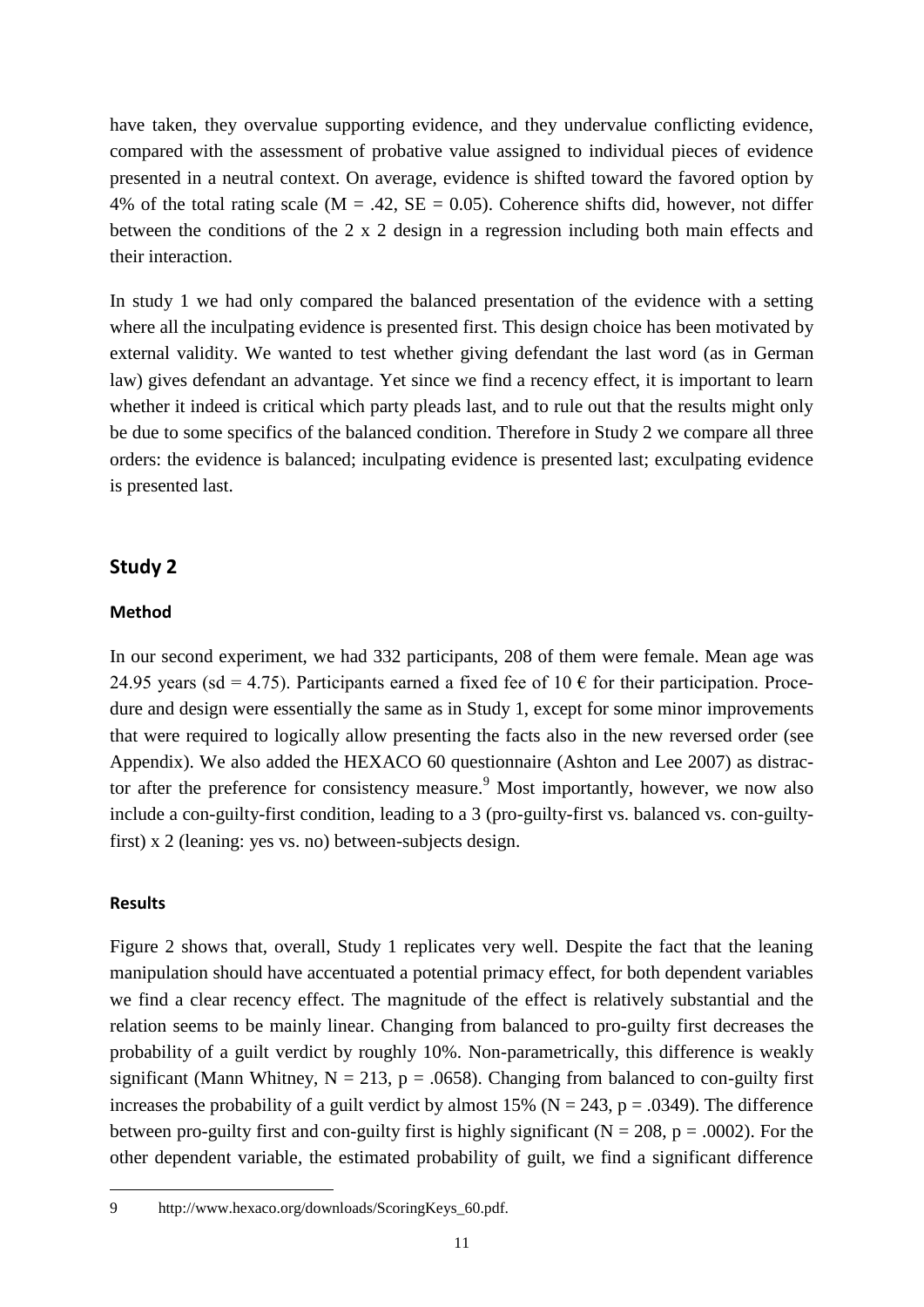between pro-guilt first and the balanced presentation (Mann Whitney,  $N = 213$ ,  $p = .0152$ ) and between pro-guilt first and con-guilt first ( $N = 208$ ,  $p = .0002$ ), but not between balanced and con-guilt first.



<span id="page-13-0"></span>

Table 2 repeats the regressions of Table 1 for the new sample. We replicate that, for both dependent variables, the interaction between the leaning manipulation and the order manipulation is immaterial. This is remarkable. Asking participants to deliberate about the provisional assessment of the evidence, and to express a provisional verdict, does not matter more if the evidence is biased that individuals have seen up till this point. In keeping with the nonparametric statistics, in model 1 we find a significant effect of con-guilt first, indicating that defendant is worse off if exculpating evidence is heard first. But this effect disappears in the verdict component of model 3, i.e. when controlling for the estimated probability of guilt. We however find significant indirect effects of either order manipulation on verdict, through the effect on the estimated probability of guilt (coef = 1.266, se = 0.607, p = .037 for balanced order; coef = 1.761, se = 0.630,  $p = .005$  for con-guilt first). This also implies that the direct effect of the con-guilt first manipulation on verdict is mediated by the effect of this order on the estimated probability of guilt.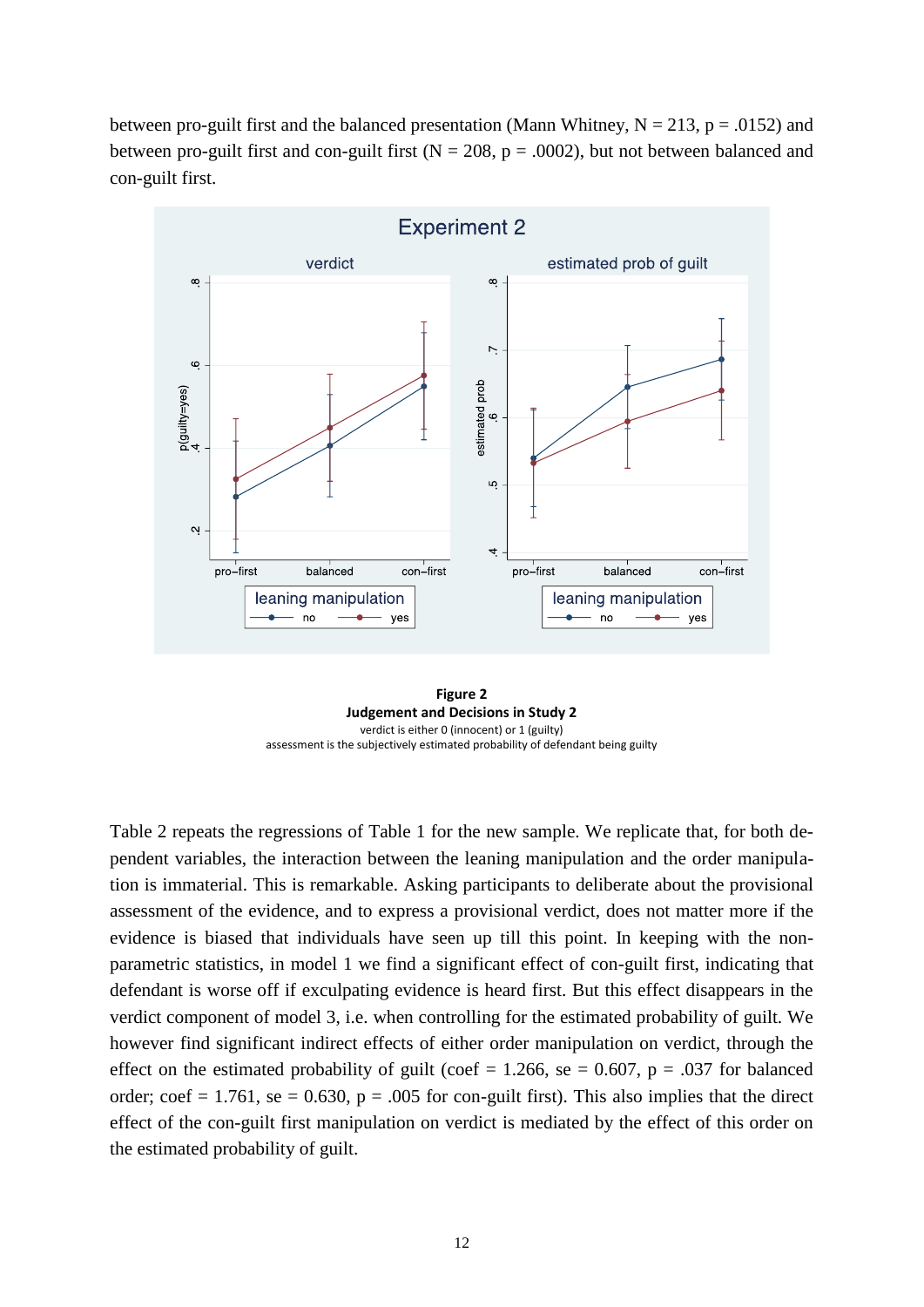|                       | model 1    | model 2    | model 3               |            |  |
|-----------------------|------------|------------|-----------------------|------------|--|
|                       | univariate | univariate | structural model      |            |  |
|                       | logit      | <b>OLS</b> | logit                 | <b>OLS</b> |  |
| dv                    | verdict    | prob_guilt | verdict<br>prob_guilt |            |  |
| l٧                    |            |            |                       |            |  |
| leaning manipulation  | .203       | $-.007$    | .485                  | $-.007$    |  |
|                       | (.462)     | (.054)     | (.713)                | (.054)     |  |
| balanced              | .552       | $.105*$    | $-147$                | $.105*$    |  |
|                       | (.415)     | (.047)     | (.605)                | (.049)     |  |
| con-guilt first       | $1.132**$  | $.147**$   | .328                  | $.147**$   |  |
|                       | (.418)     | (.047)     | (.599)                | (.050)     |  |
| leaning manipulation* | $-0.025$   | $-.044$    | .231                  | $-0.044$   |  |
| balanced              | (.588)     | (.071)     | (.904)                | (.071)     |  |
| leaning manipulation* | $-0.097$   | $-0.039$   | .198                  | $-0.039$   |  |
| con-guilt first       | (.592)     | (.072)     | (.911)                | (.071)     |  |
| prob_guilt            |            |            | $.120***$             |            |  |
|                       |            |            | (.013)                |            |  |
| Cons                  | $-0.932**$ | $.540***$  | $-8.660***$           | $.540***$  |  |
|                       | (.328)     | (.036)     | (1.048)               | (.037)     |  |
| N                     | 332        | 332        |                       | 332        |  |
| p model               | .0147      | .0076      |                       |            |  |
| $R^2$                 | .0325      | .0436      |                       |            |  |

#### **Table 2**

**Regressions predicting choices and judgements in study 2**

model 1 and verdict component of model 3: logit; model 2 and prob\_guilt component of model 3: OLS model 3: (generalized) structural model, simultaneously estimating both components with (full) maximum likelihood reference category: inculpating evidence is presented first prob\_guilt: estimated probability of defendant being guilty standard errors in parenthesis \*\*\*  $p < .001$ , \*\*  $p < .01$ , \*  $p < .05$ 

Hence in the light of study 2, we can strengthen Result 1 and find

Result 2: a) If mock jurors see the exculpating evidence most recently before deciding, they assess the probability of defendant having committed the crime to be lower than if inculpating and exculpating evidence are presented in balanced order, and even lower than if they have last heard the inculpating evidence.

> b) If they last see the exculpating evidence, they are most likely to acquit the defendant. If the evidence is presented in a balanced order, this is less likely. If they last see the inculpating evidence, this is least likely.

Again we find consistent coherence effects with evidence being shifted in the direction of the verdict by 5% of the 11 point rating scale ( $M = .57$ ,  $SE = .05$ ) but no differences between conditions (all  $p > .05$ ).

Thus far, the evidence suggests that the leaning manipulation does not have an effect on estimated probability of guilt and verdict. For legal policy, this would be welcome news. It is dif-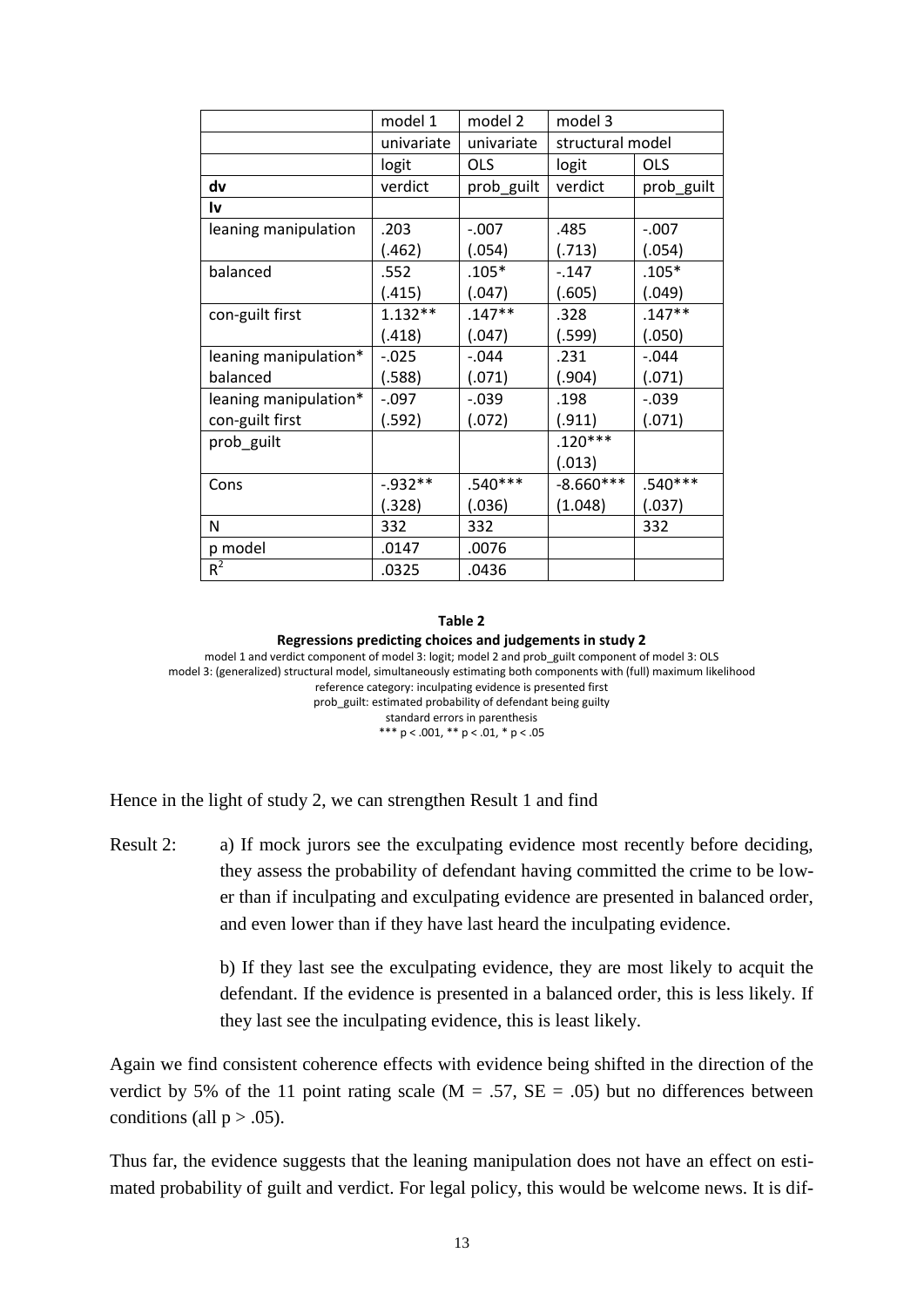ficult for the legal order to prevent such provisional assessments by the judge or the jury. Prosecution and defense may also try to exploit this possibility strategically. This would not be a concern if provisional assessments are immaterial for the final verdict, or for the assessment of guilt. To see whether this is indeed true, we add the provisional verdict to the structural model.<sup>10</sup> If we do, we see a much more differentiated picture. As one should have thought, treatment affects the provisional verdict (Figure 3, blue bars). If participants initially exclusively see the inculpating evidence, they are inclined with about 60% to convict defendant.<sup>11</sup> Yet if the first half of the evidence is partly inculpating and partly exculpating, this probability is already down to about a quarter.<sup>12</sup> If they have only seen the exculpating evidence, the probability is down to little more than  $10\%$ .<sup>13</sup>

Provisional verdict affects the subjective probability that defendant has committed the crime. If the provisional verdict was conviction, the subjective probability that defendant has committed the crime increases by almost  $25\%$ .<sup>14</sup> Yet when assessing the probability of defendant being guilty, participants correct for the original bias: The effects of the order manipulations on provisional verdict and on the estimated probability of guilt have opposite sign. The correction is best seen in the predicted values from the three components of the structural model collected in [Figure 3.](#page-17-0) If participants hear the exculpating evidence first, they lean towards conviction with only 11.9% probability. But after they have heard all the evidence, they estimate the probability that defendant is guilty to be 64.1%. By contrast, if they first have heard the inculpating evidence, they lean towards conviction with 60.5%. But after they have heard all the evidence, they estimate the probability that defendant is truly guilty to be only 53.3%. Finally if the evidence is balanced throughout, only 26.7% lean towards conviction, but ultimately they estimate the probability of guilt to be as high a  $59.5\%$ .<sup>15</sup> Actually, the very fact that we find significant order effects in the component of the structural model predicting probability estimates proves that participants correct for the bias inherent in the order of presentation. Otherwise the effect of order on probability estimates would have to be mediated by their effect on leanings. We even have a precise measure of the size of the correction: it directly follows from these treatment effects, and is 14.3% if the evidence has been balanced, and 22.5% if they have heard the inculpating evidence first.

-

<sup>10</sup> We of course can only do so for the treatments with the leaning manipulation since otherwise we do not have this data. We estimate an all-linear model, so that coefficients can directly be interpreted as marginal changes in probabilities. All coefficients and significance levels can be read off [Figure 2.](#page-16-0) In the appendix we report both this model and the mirror model that estimates both binary components with logit.

<sup>11</sup> The constant of this component of the structural equation model is .605.

<sup>12</sup>  $.605 - .338 = .267$ .

<sup>13</sup>  $.605 - .486 = .119$ .

<sup>14</sup> The coefficient of a provisional verdict of guilt on the ultimate estimate of the probability of guilt is .242.

<sup>15</sup> We use this treatment to illustrate how this prediction is calculated. The constant of the component of the structural model explaining probability estimates is .387. If the partial evidence has been balanced, the leaning component of the structural model predicts that, in this treatment, participants lean towards conviction with probability .267. Multiply this prediction with the coefficient of leaning in the component explaining probability estimates, to get .267  $*$  .242. Finally add the direct effect of balanced presentation of the evidence on the estimated probability of guilt, which is .144. Hence the model predicts, in this treatment, the estimated probability of guilt to be .387 [cons] + .242  $*$  .267 [leaning] + .144 [balanced] = .596.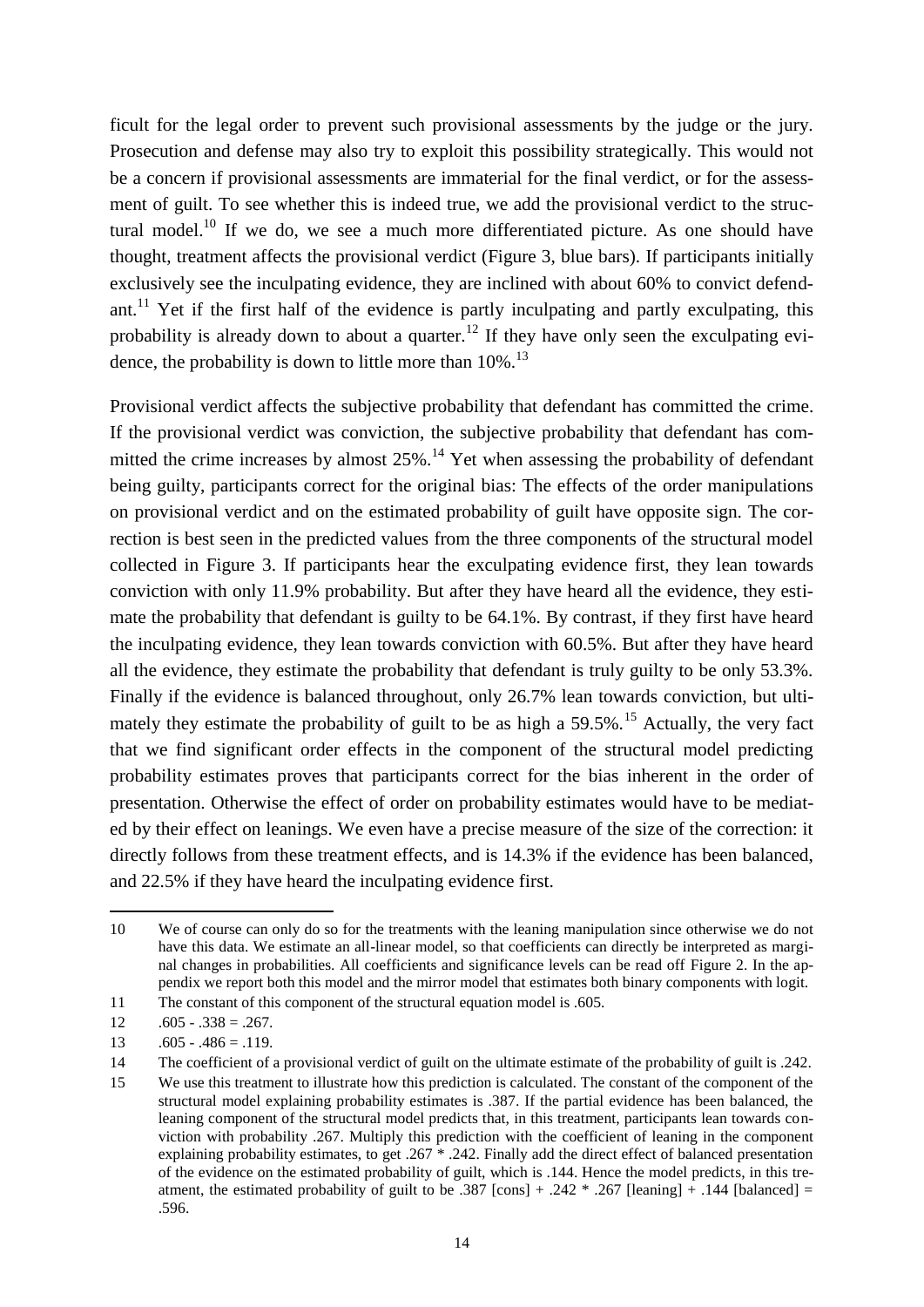Finally, if we control for the provisional verdict, the final verdict is no longer exclusively predicted by the subjective assessment of the facts reflected in the estimated probability of guilt. Rather we find independent effects of both the provisional verdict and the order treatment. Despite the fact that participants have already corrected for the bias inherent in the presentation of the evidence when estimating the probability of guilt, they once more correct when translating the estimated probability of guilt into a verdict. If the evidence has been presented in a balanced order, this second correction (by 12.3%) is, however, only weakly significant (p  $= .074$ .<sup>16</sup> The second correction (by 22.6%) is significant at conventional levels in comparison between pro-guilt first and con-guilt first. From [Figure 3](#page-17-0) we also learn that treatment effects on verdicts are more pronounced than on estimated probability of guilt. This is likely due to the fact that we have given participants a beyond a reasonable doubt instruction.



**Figure 2 Study 2: Complete Structural Model**

structural equation model data from treatment with leaning manipulation only

coefficients and significance levels are reported

constant is reported with the respective dependent variable, it refers to pro-guilt first as the reference category

<span id="page-16-0"></span>if two coefficients are reported, the first is for balanced order, the second is for con-guilt first; pro-guilt first is the reference category

\*\*\*  $p < .001$ , \*\*  $p < .01$ , \*  $p < .05$ ,  $\frac{1}{p} < .1$ 

see Appendix for full model

-

<sup>16</sup> On could, of course, also express the correction as one in comparison between the balanced order and either unbalanced presentation. We just wanted to keep the reference category constant throughout the paper.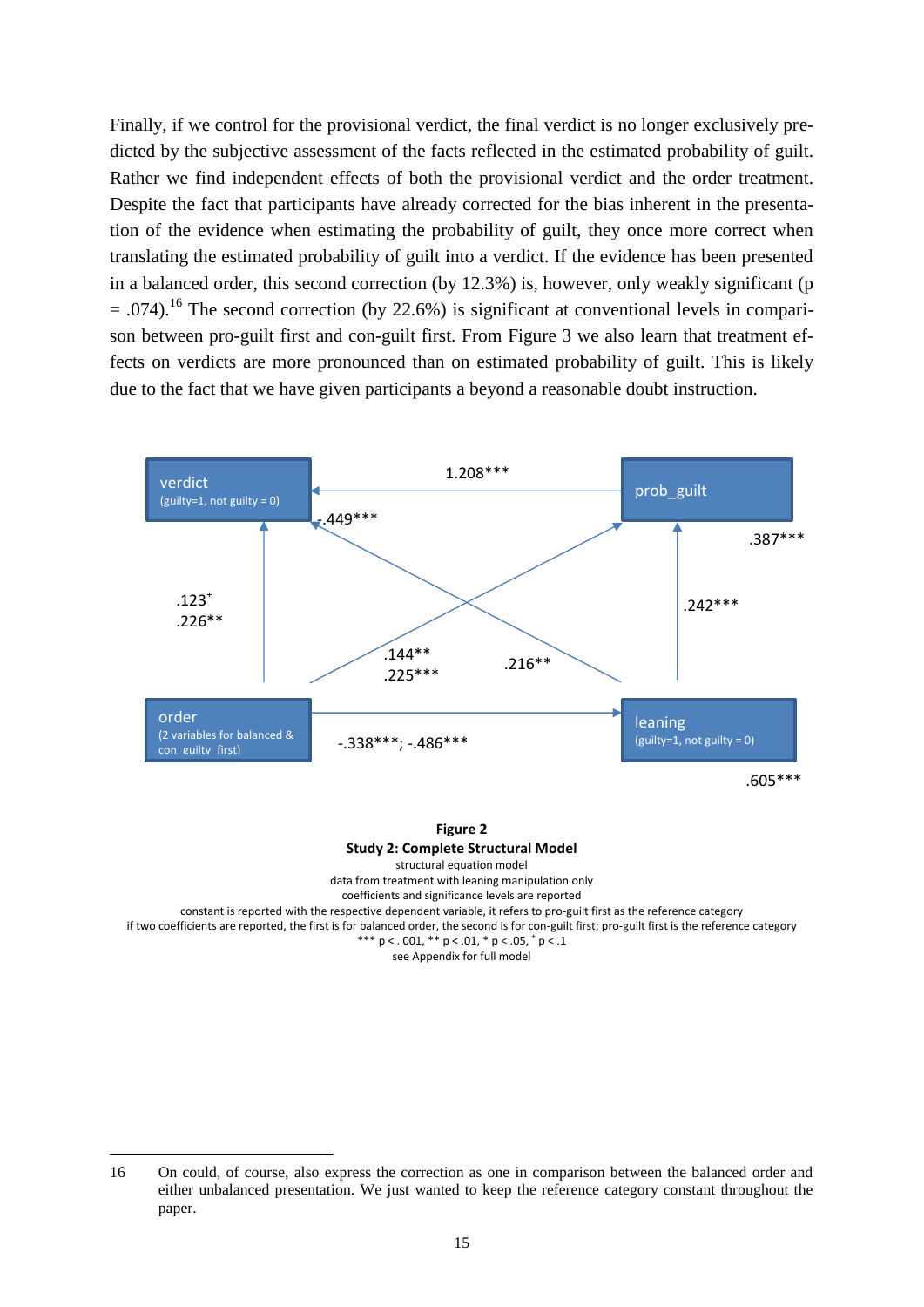



#### <span id="page-17-0"></span>**We conclude**

Result 3: If individuals are induced to provisionally formulate a verdict, on the basis of incomplete evidence, they correct their final assessment for the resulting bias.

# **Discussion**

Officially, legal orders around the world are united: convicting a person, and inflicting a criminal sanction on her, is one of the most severe exercises of sovereign powers. These powers shall not be used wrongly, if ever possible. This is why the presumption of innocence is in many countries even constitutionally protected. And this is why false convictions carry much more weight than false acquittals. Consequently juries are instructed to only convict defendant if she has been found guilty "beyond a reasonable doubt". Legal orders should therefore be concerned if a feature of criminal procedure facilitates conviction. In this paper, we investigate whether the order in which the parties present the evidence is one such feature. This is not only a theoretical question. US and German law differ in this very respect. While in Germany, "defendant has the last word", in the US prosecution is allowed to react to the pleadings of the defense attorney with a rebuttal.

Experiments are not meant to map the real life setting they aim at understanding. Experiments are tools for identifying causal effects. In the interest of clean identification, experiments deliberately bracket contextual elements that might well matter; finding out whether this is the case is left to future work. Our experiment is no exception from this rule. It may well be that bias does less result from the order in which the evidence is presented to a judge or jury, and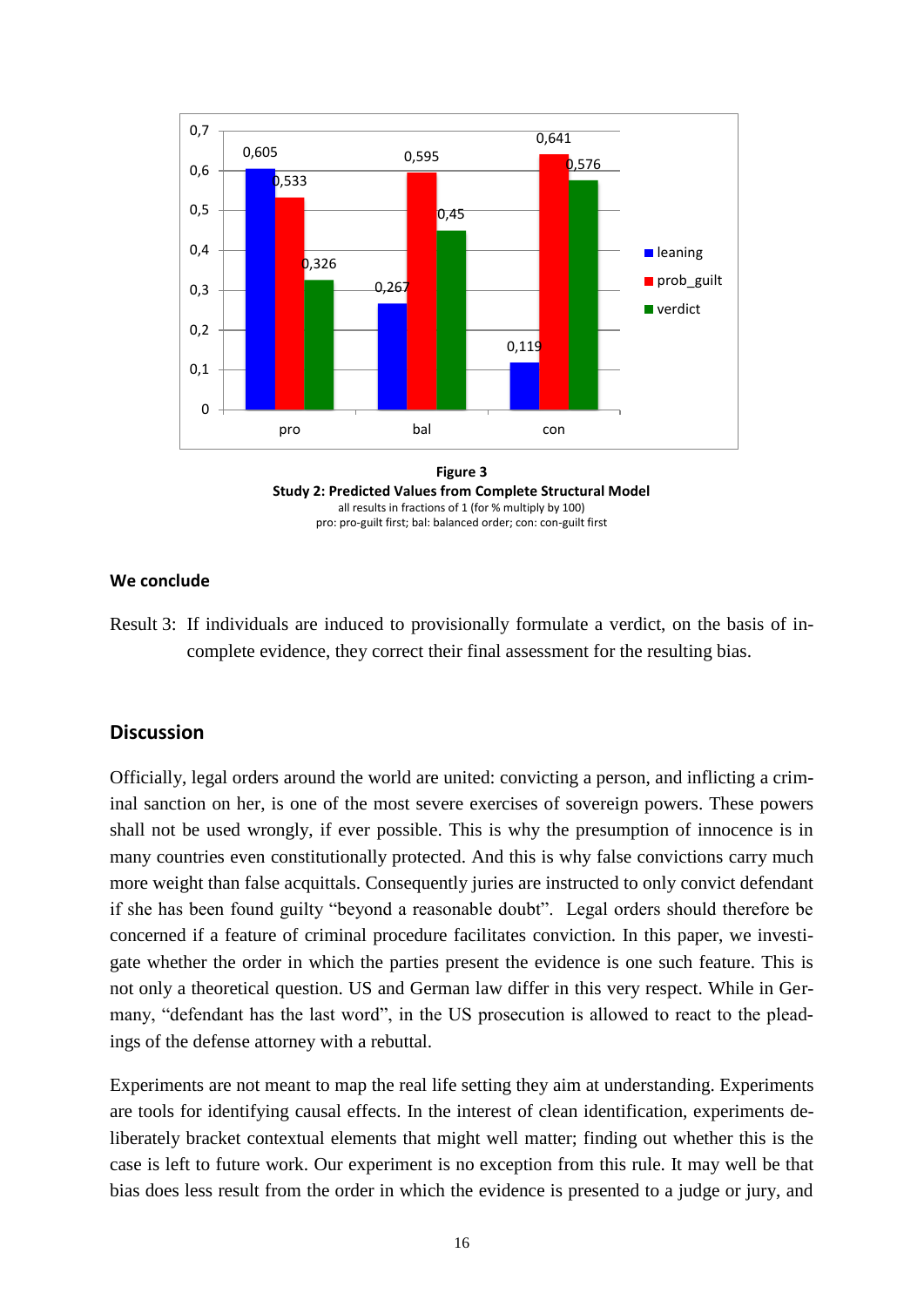more from the way how the parties or their representatives interpret this evidence. Since our theory is based on the claim that judicial decision-making is an exercise in sense making, which results in parallel constraint satisfaction, we deem this effect to be quite likely. But this would be an additional (additive or multiplicative) effect. In this paper, we focus on the antecedent question whether bias already results from the order in which the evidence has been presented. In the courtroom, finding out whether defendant is guilty is often not just an inference task. Jurors may have sympathy with the victims of the crime, they may be appalled by the cruelty of the crime, or they may want to protect defendant against what they see as an illegitimate exercise of state power. We do not mean to rule out that the order of presenting the evidence carries more weight in such an emotionally laden environment.

In study 2, we find an effect of either order on verdict. Yet we have found only a trend in the expected direction when testing the direct order effect in study 1. And in study 2, the difference between pro-guilt first and balanced presentation on verdict is only weakly significant. We therefore caution readers against overinterpretation of our results. Still, recent methodological debates have highlighted that one cannot expect to find full replication of each single significant effect in repeated studies. It is therefore assuring that the coefficients point into the same direction and are very similar in both studies.

Furthermore, we find a very robust indirect effect: order affects how triers assess the probability that defendant is guilty which, in turn, affects how they decide the case. Even to the extent that this does not translate into a significant direct effect, this result should be a source of concern. Verdict is a dichotomous decision, while the assessment of probability of guilt influences the decision about the severity of the sanction. This suggests a troublesome source of bias. However, based on our findings, legal orders need not be concerned that judges or jury members provisionally assess incomplete evidence. If this creates bias, they are likely to correct for it. This is comforting news for criminal policy.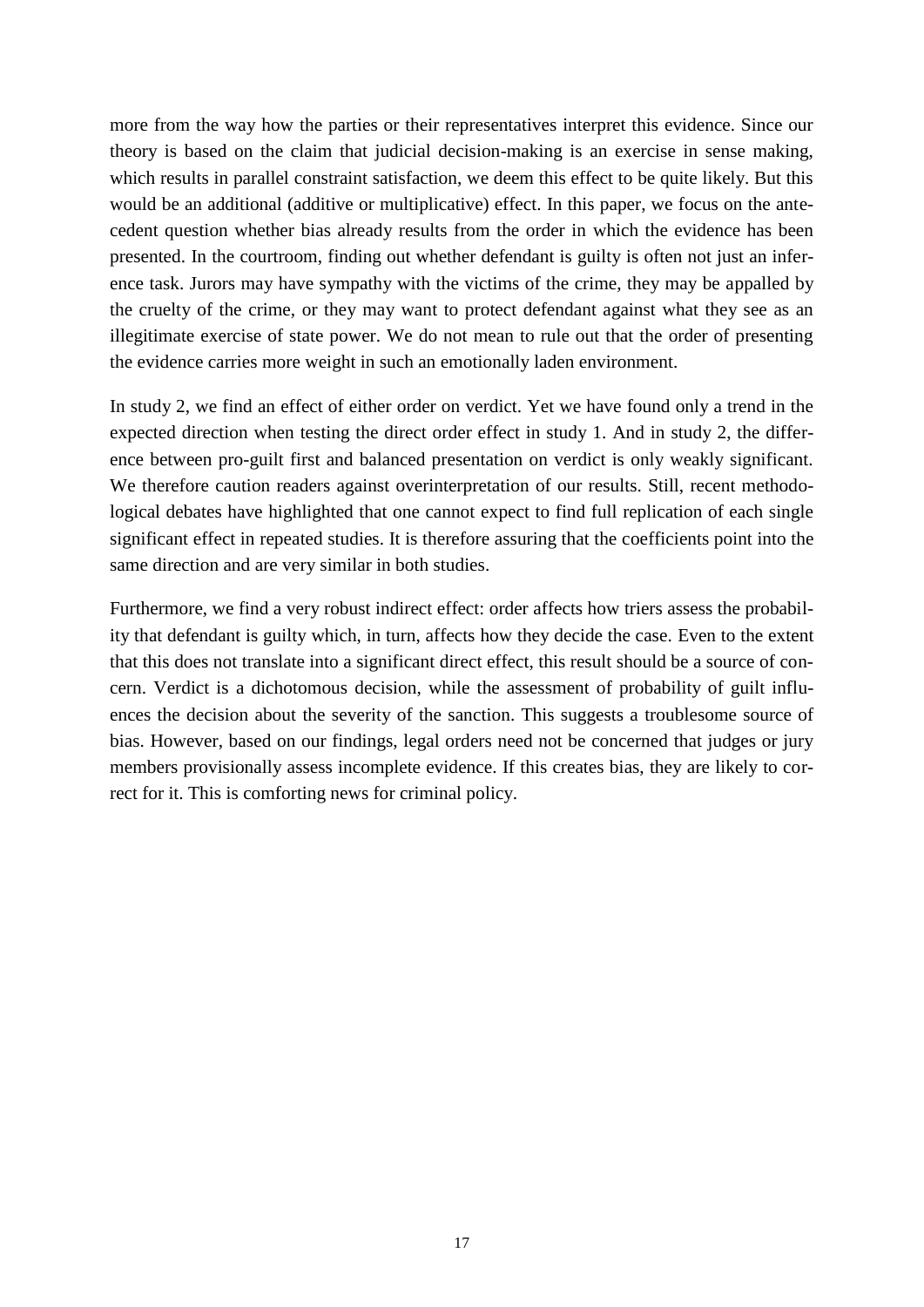# **References**

- Ashton, M. C. and K. Lee (2007). "Empirical, theoretical, and practical advantages of the HEXACO model of personality structure." *Personality and Social Psychology Review* **11**(2): 150-166.
- Caldwell, H. M., L. T. Perrin, R. Gabriel and S. R. Gross (2001). "Primacy, Recency, Ethos and Pathos. Integrating Principles of Communication into the Direct Examination." *Notre Dame Law Review* **76**: 423-518.
- Cialdini, R. B., M. R. Trost and J. T. Newsom (1995). "Preference for Consistency. The Development of a Valid Measure and the Discovery of Surprising Behavioral Implications." *Journal of Personality and Social Psychology* **69**(2): 318-328.
- Costabile, K. A. and S. B. Klein (2005). "Finishing Strong. Recency Effects in Juror Judgments." *Basic and Applied Social Psychology* **27**(1): 47-58.
- Davis, J. H. (1984). Order in the courtroom. *Psychology and Law*. D. J. Muller, D. E. Blackman and A. J. Chapman. Chichester, Wiley**:** 251-265.
- Day, J. G. (1987). "How Judges Think. Verification of the Judicial Hunch." *Journal of Contemporary Legal Issues* **1**: 73-105.
- Duffy, S. and L. E. Crawford (2008). "Primacy or Recency Effects in Forming Inductive Categories." *Memory and Cognition* **36**: 567-577.
- Forgas, J. P. (2011). "Can negative affect eliminate the power of first impressions? Affective influences on primacy and recency effects in impression formation." *Journal of Experimental Social Psychology* **47**(2): 425-429.
- Gershberg, F. B. and A. P. Shimamura (1994). "Serial Position Effects in Implicit and Explicit Tests of Memory." *Journal of Experimental Psychology: Learning, Memory, and Cognition* **20**(6): 1370-1378.
- Glöckner, A. and C. Engel (2013). "Can We Trust Intuitive Jurors? Standards of Proof and the Probative Value of Evidence in Coherence Based Reasoning." *Journal of Empirical Legal Studies* **10**: 230-252.
- Greiner, B. (2004). An Online Recruiting System for Economic Experiments. *Forschung und wissenschaftliches Rechnen 2003*. K. Kremer and V. Macho. Göttingen**:** 79-93.
- Guthrie, C., J. J. Rachlinski and A. J. Wistrich (2007). "Blinking on the Bench. How Judges Decide Cases." *Cornell Law Review* **93**: 1-43.
- Hogarth, R. M. and H. J. Einhorn (1992). "Order Effects in Belief Updating. The Belief Adjustment Model." *Cognitive Psychology* **24**: 1-55.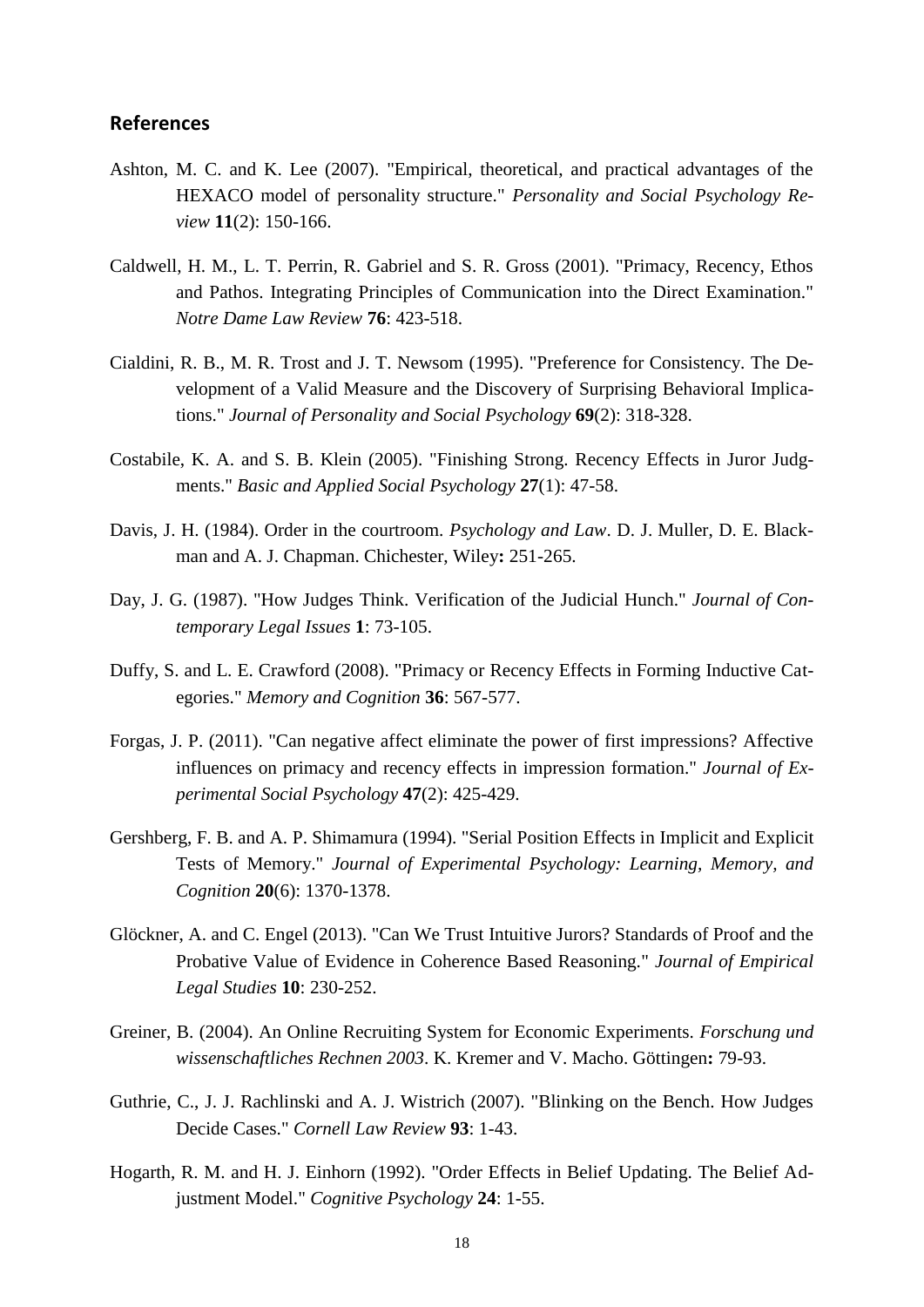- Holyoak, K. J. and D. Simon (1999). "Bidirectional Reasoning in Decision Making by Constraint Satisfaction." *Journal of Experimental Psychology: General* **128**: 1-29.
- Howard, M. W. and M. J. Kahana (1999). "Contextual Variability and Serial Position Effects in Free Recall." *Journal of Experimental Psychology: Learning, Memory, and Cognition* **25**(4): 923-941.
- Insko, C. A. (1962). "One-sided versus Two-sided Communications and Countercommunications." *The Journal of Abnormal and Social Psychology* **65**(3): 203-206.
- Johnson-Laird, P. N. (1983). *Mental Models. Towards a Cognitive Science of Language, Inference and Consciousness*. Cambridge, Cambridge University Press.
- Kassin, S. M., M. E. Reddy and W. F. Tulloch (1990). "Juror Interpretations of Ambiguous Evidence." *Law and Human Behavior* **14**(1): 43-55.
- Kerstholt, J. H. and J. L. Jackson (1998). "Judicial Decision Making. Order of Evidence Presentation and Availability of Background Information." *Applied Cognitive Psychology* **12**(5): 445-454.
- Kessler, J. B. (1975). *The Social Psychology of Jury Deliberations*.
- Lawson, R. G. (1968). "Order of presentation as a factor in jury persuasion." *Kentucky Law Journal* **56**: 523-555.
- Lind, E. A., L. Kray and L. L. Thompson (2001). "Primacy Effects in Justice Judgements. Testing Predictions from Fairness Heuristic Theory." *Organizational Behavior and Human Decision Processes* **85**: 189-210.
- Markus, H. and R. B. Zajonc (1985). The Cognitive Perspective in Social Psychology. *Handbook of Social Psychology*. G. Lindzey. New York, Random House**:** 137-230.
- Pennington, D. C. (1982). "Witnesses and Their Testimony. Effects of Ordering on Juror Verdicts1." *Journal of Applied Social Psychology* **12**(4): 318-333.
- Pennington, N. and R. Hastie (1986). "Evidence Evaluation in Complex Decision Making." *Journal of Personality and Social Psychology* **51**: 242-258.
- Pennington, N. and R. Hastie (1988). "Explanation-Based Decision Making. Effect of Memory Structure on Judgement." *Journal of Experimental Psychology: Learning, Memory and Cognition* **14**: 521-533.
- Pennington, N. and R. Hastie (1991). "A Cognitive Theory of Juror Decision Making. The Story Model." *Cardozo Law Review* **13**: 519-557.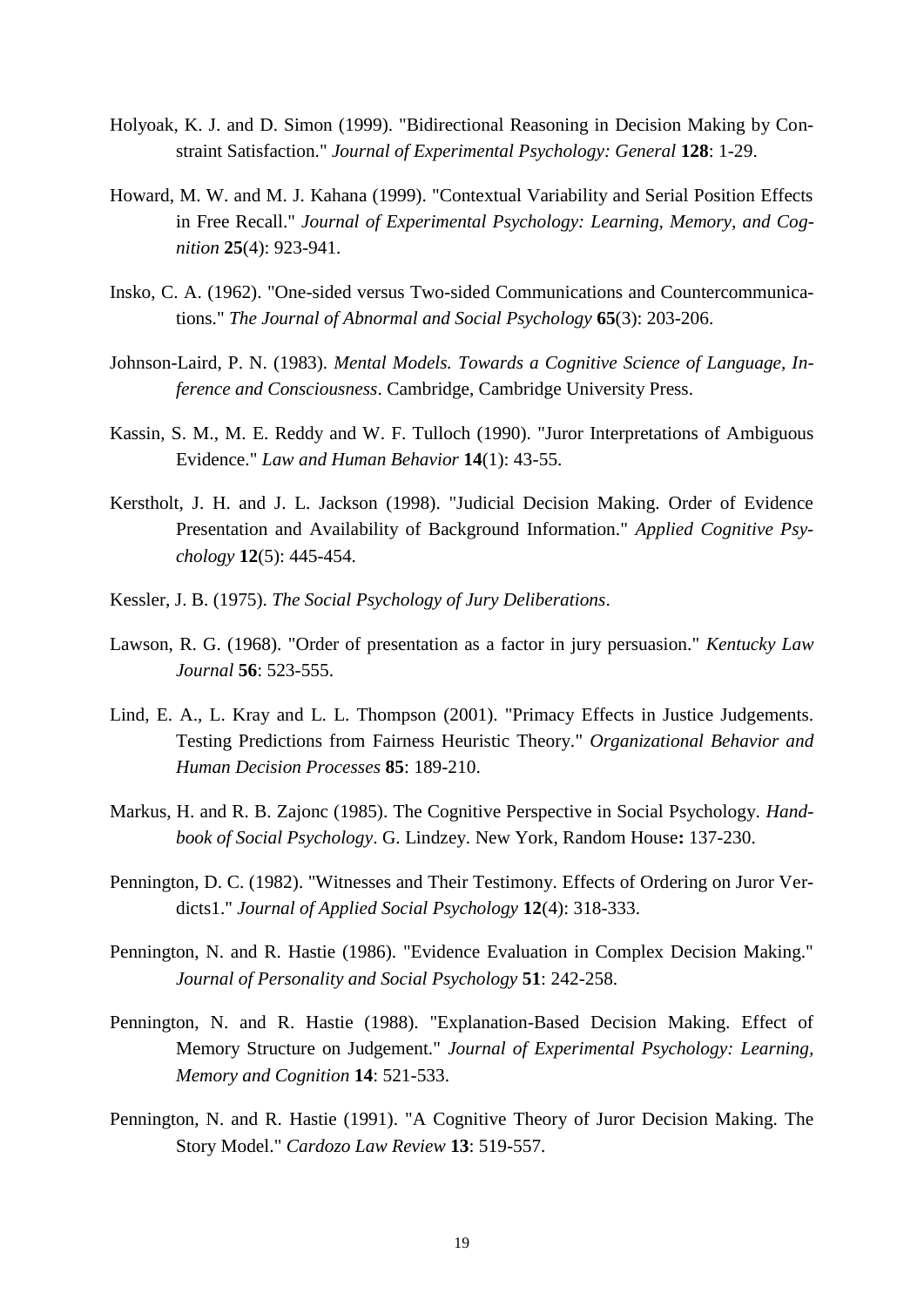- Pennington, N. and R. Hastie (1992). "Explaining the Evidence. Tests of the Story Model for Juror Decision Making." *Journal of Personality and Social Psychology* **62**: 189-206.
- Pennington, N. and R. Hastie (1993). "Reasoning in Explanation-Based Decision-Making." *Cognition* **49**: 123-163.
- Pennington, N. and R. Hastie (1993). The Story Model for Juror Decision Making. *Inside the Juror. The Psychology of Juror Decision Making*. R. Hastie. Cambridge, Cambridge University Press**:** 192-221.
- Piero, A., L. Mannetti, H.-P. Erb, S. Spiegel and A. W. Kruglanski (2005). "Information Length and Order of Presentation as Determinants of Persuasion." *Journal of Experimental Social Psychology* **41**: 458-469.
- Pyszczynski, T. A. and L. S. Wrightsman (1981). "The Effects of Opening Statements on Mock Jurors' Verdicts in a Simulated Criminal Trial1." *Journal of Applied Social Psychology* **11**(4): 301-313.
- Simon, D. (2004). "A Third View of the Black Box. Cognitive Coherence in Legal Decision Making." *University of Chicago Law Review* **71**: 511-586.
- Simon, D. and K. J. Holyoak (2002). "Structural Dynamics of Cognition. From Consistency Theories to Constraint Satisfaction." *Journal of Personality and Social Psychology* **6**: 283-294.
- Simon, D., D. C. Krawczyk, A. Bleicher and K. J. Holyoak (2008). "The Transience of Constructed Preferences." *Journal of Behavioral Decision Making* **21**: 1-14.
- Simon, D., D. C. Krawczyk and K. J. Holyoak (2004). "Construction of Preferences by Constraint Satisfaction." *Psychological Science* **15**: 331-336.
- Simon, D., L. B. Pham, Q. A. Le and K. J. Holyoak (2001). "The Emergence of Coherence Over the Course of Decision Making." *Journal of Experimental Psychology: Learning, Memory and Cognition* **27**: 1250-1260.
- Simon, D., C. J. Snow and S. J. Read (2004). "The Redux of Cognitive Consistency Theories: Evidence Judgments by Constraint Satisfaction." *Journal of Personality and Social Psychology* **86**: 814-837.
- Stone, V. A. (1969). "A Primacy Effect in Decision‐Making by Jurors." *Journal of Communication* **19**(3): 239-247.
- Tan, L. and G. Ward (2000). "A Recency-based Account of the Primacy Effect in Free Recall." *Journal of Experimental Psychology: Learning, Memory, and Cognition* **26**(6): 1589-1625.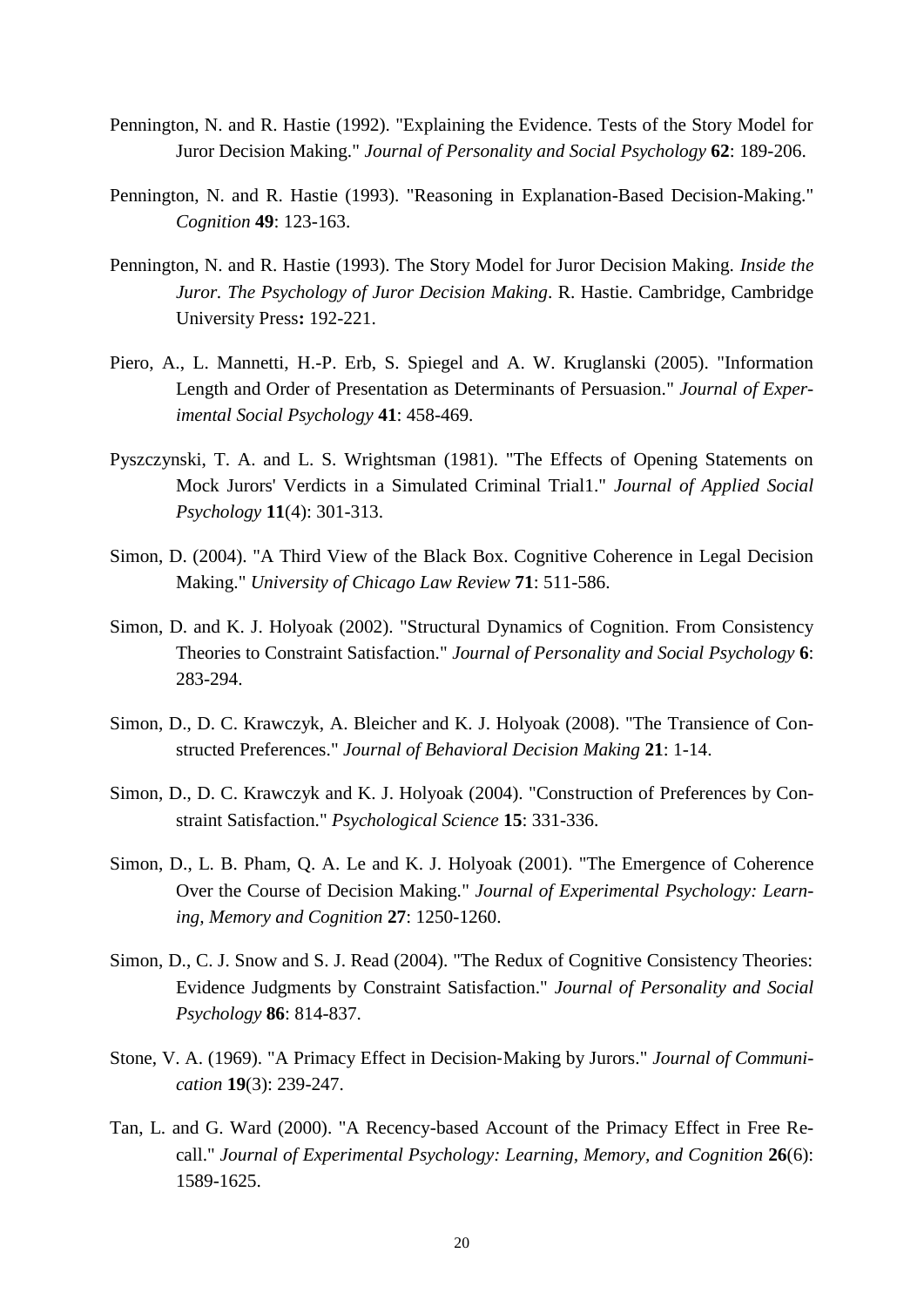- Walker, L., J. Thibaut and V. Andreoli (1972). "Order of Presentation at Trial." *Yale Law Journal* **82**(2): 216-226.
- Wells, G. L., L. S. Wrightsman and P. K. Miene (1985). "The Timing of the Defense Opening Statement: Don't Wait Until the Evidence Is in1." *Journal of Applied Social Psychology* **15**(8): 758-772.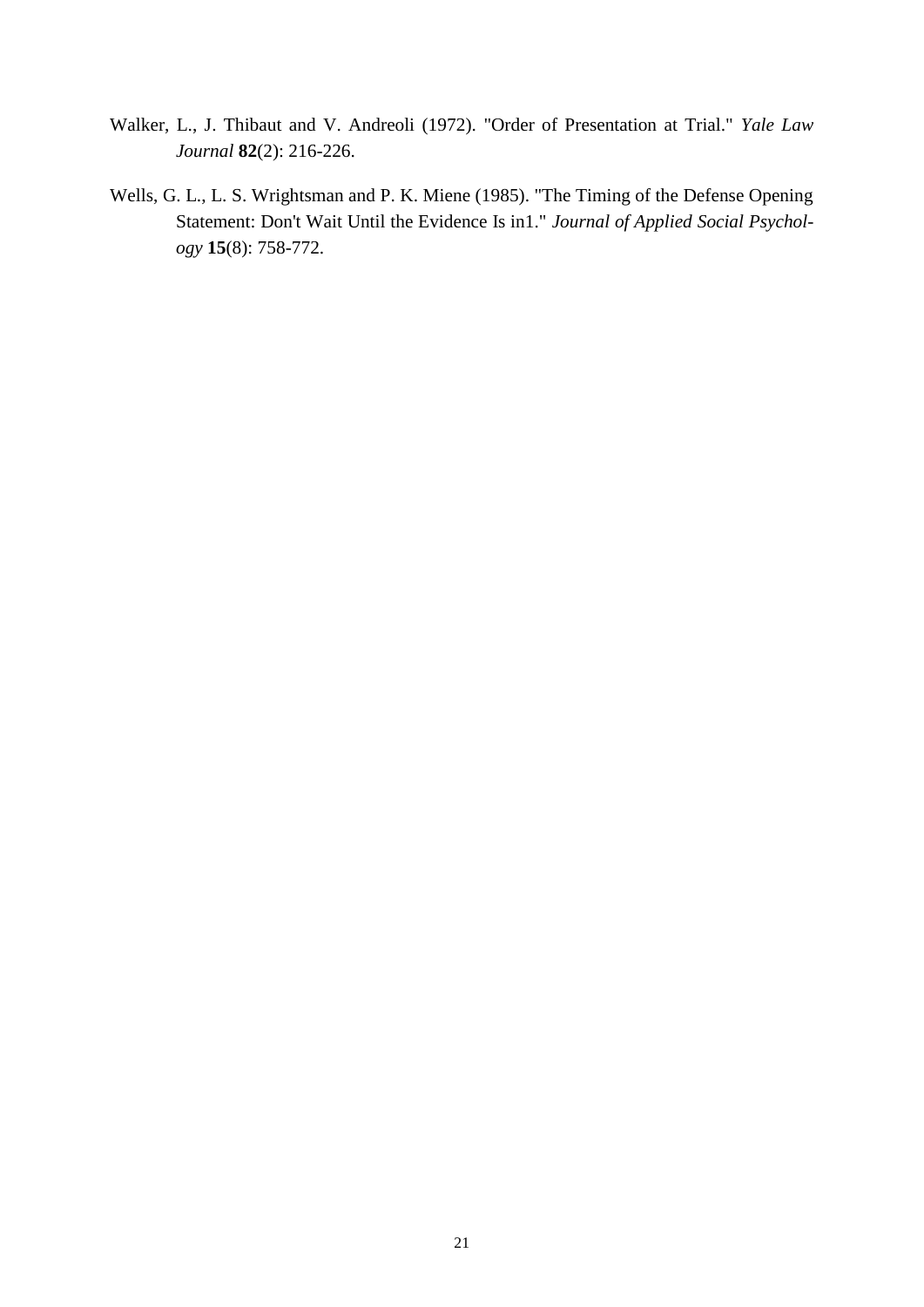# **Appendix**

# **Complete Structural Model**

|                 | all linear  | generalized      |
|-----------------|-------------|------------------|
|                 |             | structural model |
| verdict         |             |                  |
| leaning         | $.216**$    | 2.842**          |
|                 | (.065)      | (.994)           |
| prob_guilt      | $1.208***$  | $10.752***$      |
|                 | (.101)      | (1.811)          |
| balanced        | $.123+$     | 2.066*           |
|                 | (.069)      | (1.036)          |
| con-guilt first | $.226**$    | $2.915**$        |
|                 | (.074)      | (1.092)          |
| cons            | $-0.449***$ | $-9.859***$      |
|                 | (.072)      | (1.810)          |
|                 |             |                  |
| prob_guilt      |             |                  |
| leaning         | $.242***$   | $.242***$        |
|                 | (.047)      | (.047)           |
| balanced        | $.144**$    | $.144**$         |
|                 | (.052)      | (.052)           |
| con-guilt first | $.225***$   | $.225***$        |
|                 | (.055)      | (.055)           |
| cons            | $.387***$   | $.387***$        |
|                 | (.048)      | (.048)           |
|                 |             |                  |
| leaning         |             |                  |
| balanced        | $-.338***$  | $-1.436**$       |
|                 | (.083)      | (.427)           |
| con-guilt first | $-0.486***$ | $-2.430***$      |
|                 | (.084)      | (.509)           |
| cons            | $.605***$   | .425             |
|                 | (.064)      | (.312)           |

#### **Table 3 Complete Structural Model**

functional form: prob\_guilt: OLS; guilt, leaning: model 1: linear probability model, model 2: logit reference category: pro-guilt first leaning and verdict: dummy that is 1 if participant (provisionally) decides in favor of conviction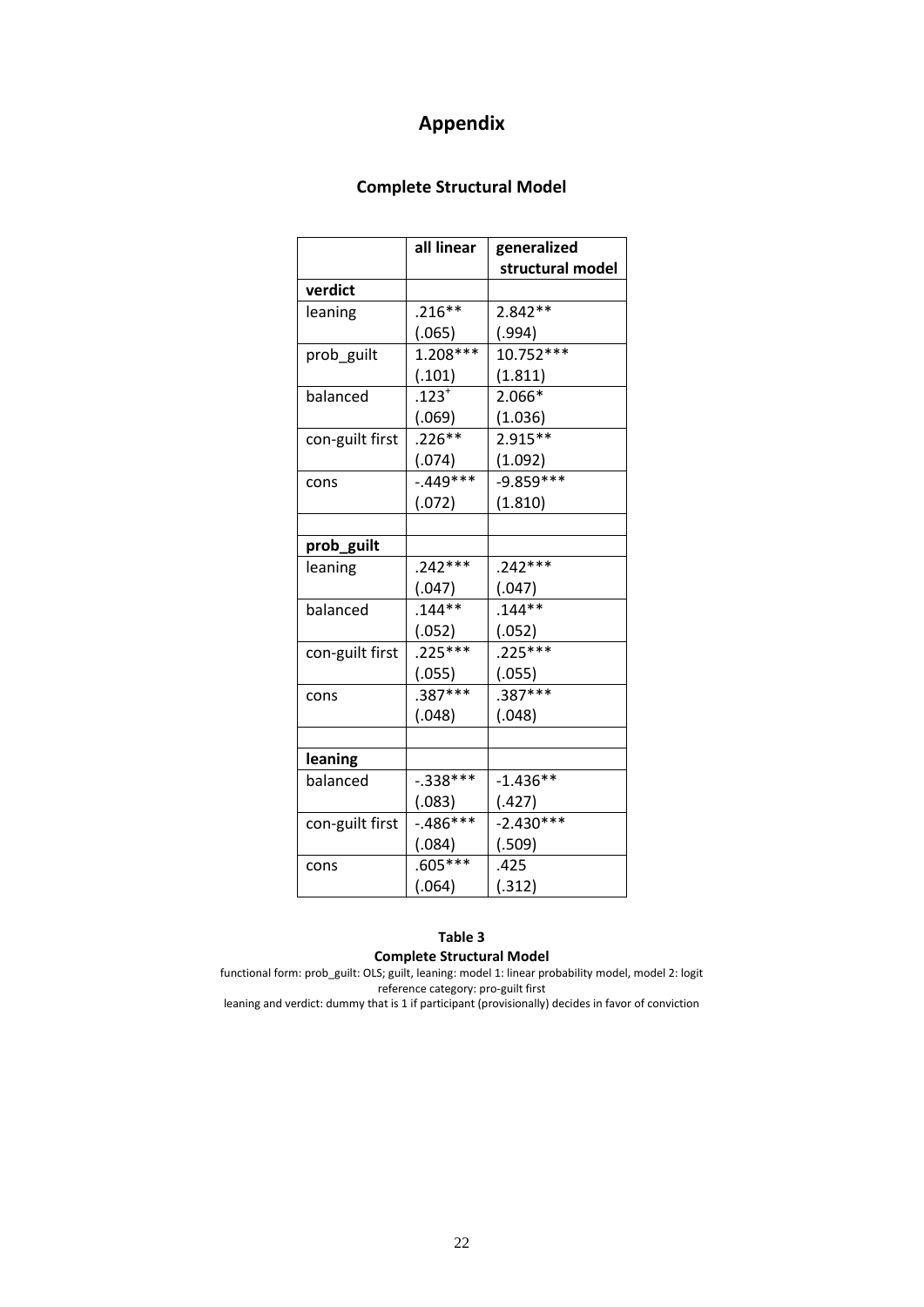## **Instructions Study 1**

The following are the translated instructions of the balanced treatment. The instructions of the proguilty first treatment only differs by the order in which, in the main experiment, the pieces of evidence are presented. In the *NoLeaning* treatments, participants are not asked for their provisional assessment, after having seen half of the evidence.

## **Welcome to this scientific study!**

In the following questionnaires you will make decisions concerning several scenarios.

Please read the instructions and questions carefully and answer honestly and as precise as possible. Anonymity will be assured and data will be used only for scientific purposes.

Please click CONTINUE to start the first part of the study. Thank you in advance for participating.

Data in this study are important and they will be matched with results from other studies using an anonymous code.

Please work carefully and answer all questions. We exclude persons from subsequent studies that do not work carefully.

I agree that my data will be matched with other data via an anonymous code and I am aware of the fact that I can be excluded from further participations for not working with sufficient care.

(If you do not want to agree, please close the window. You then will not take part in this study and receive no payment for it.)

□ accept

Please indicate in small letters your personal code. The code consists of the following components:

**SECOND** letter of the first name

**FIRST** letter of the first name of the mother **First** letter of the first name of the father (if unknown use "\*") **SECOND** letter of the place of birth **DAY** of the birthday (e.g. 12 für 12.07. or 08 für 08.03.)

# **Assessment of Social Scenarios**

Please provide assessments for the following questions concerning social, economic and legal situations. For each question you will be provided with a short summary of the relevant information followed by statements concerning the situation. You should assess, in how far you agree or disagree with the statements. It is not expected that you have expertise in the respective areas. Please try to use your general knowledge for making your assessments.

The scenarios are unrelated. Please assess them independently.

The provided information can be incomplete, please still try to provide as good assessments as possible.

Please indicate for each statement in how far you agree or disagree. Use the following scale and mark the respective value:

| -5       | -4      |  | $-3$ $-2$ $-1$ |  | - 0 | $\mathbf{1}$ | $\overline{\mathbf{2}}$ | - 3 |          |
|----------|---------|--|----------------|--|-----|--------------|-------------------------|-----|----------|
| strongly | neutral |  |                |  |     |              |                         |     | strongly |
| disagree |         |  |                |  |     |              |                         |     | agree    |

#### **Scenarios**

1. Susanne works as programmer for a big insurance company. One evening after all other employees had left, she passed the accounting office. She recognized a men, who rushed into the office and put a bunch of flowers on the desk of Sandra S. Sandra is an accountant and a shy person. It is hard for her to build relationships with male persons. On the next day Susanne recognized that Sandra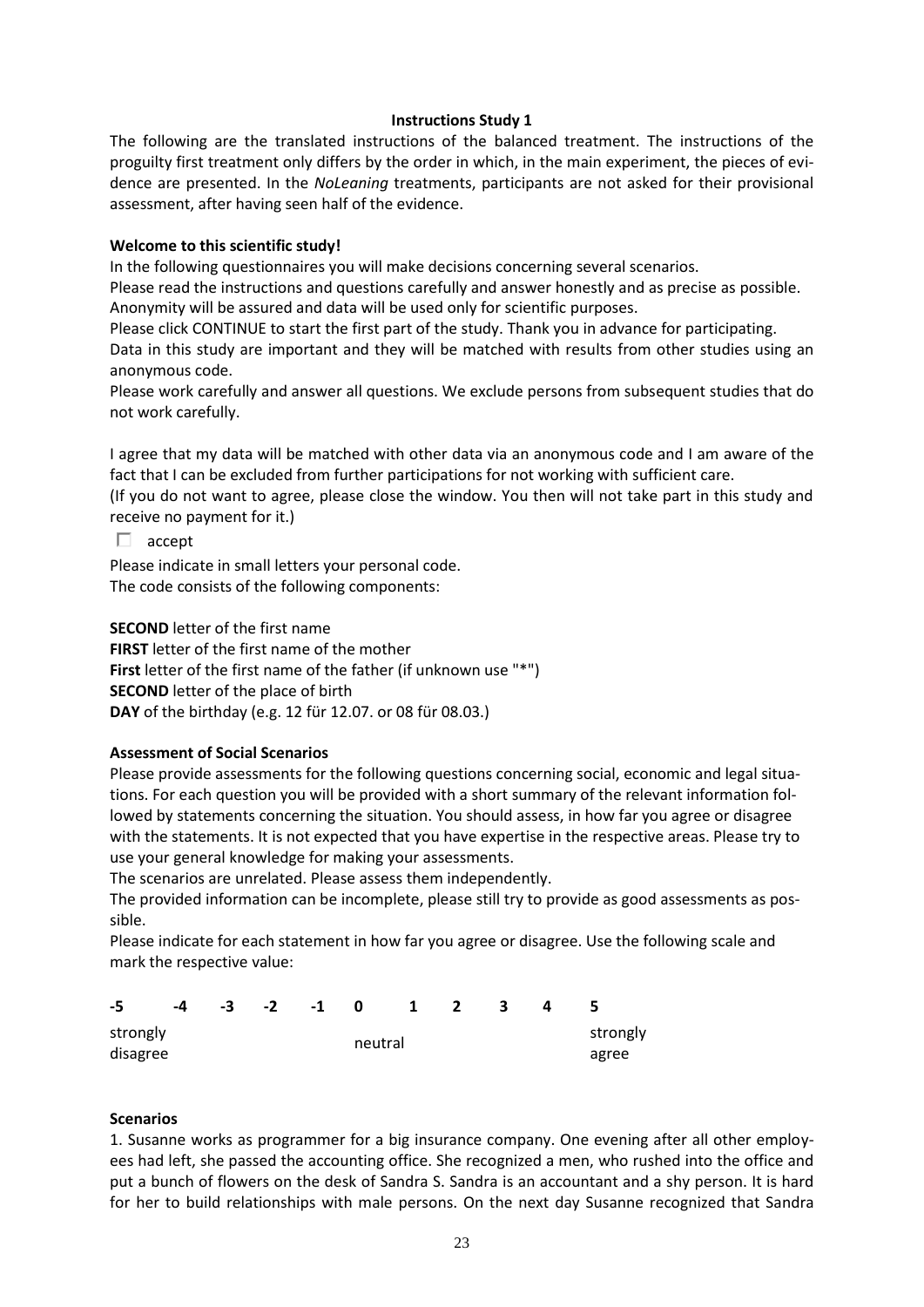was somewhat absent-minded. Sandra told her, that there was no card on the bunch of flowers and that she would like to figure out who send her the flowers. When Susanne told her that she had seen the men, Sandra was visibly delighted. Sandra thought that it was Huber K., who works in a travel agency in the first floor. Susann offered to go down and to check, whether she recognizes him. Sandra waited nervous in her office. When Susanne came back, she said that she had recognized Hubert and that he was the men she had seen on the evening before. Sandra asked instantly, how certain she was about that. Susanne said, that she is "at least 99%" certain that Huber K was the men. She added, that she had seen Hubert once or twice before in the building.

a. Susannes identification of the men makes it likely, that Hubert K. put the bunch of flowers on Sandras desk.

| -5                   | -4 | $-3$ | $-2$ | $-1$ | 0       | 1 2 | - 3 | -4 |                   |
|----------------------|----|------|------|------|---------|-----|-----|----|-------------------|
| strongly<br>disagree |    |      |      |      | neutral |     |     |    | strongly<br>agree |

b. Generally, one can assume that one is able to correctly identify persons that one has seen once or twice before.

| -5                   | -4 | -3 | $-2$ | $-1$ | 0       | $\mathbf{1}$ | $\overline{\mathbf{2}}$ | - 3 | -5                |
|----------------------|----|----|------|------|---------|--------------|-------------------------|-----|-------------------|
| strongly<br>disagree |    |    |      |      | neutral |              |                         |     | strongly<br>agree |

2. Katja, a doctoral student in education science at the University of Frankfurt, should present her thesis at an important conference taking place at the University. When she arrived at the conference building, she frightened recognized that she had forgotten her slides at home. It was 18:45 and the presentation was scheduled for 19:30. She called at home and reached her husband who just had come home from walking the dogs. He promised to bring the slides to the campus. Katja asked him to put on some elegant pants and a jacket. At this time it usually takes 40-45 minutes to drive from their house to the campus.

a. It is unlikely, that Katjas husband will reach the campus in time before the presentation at 19:30.

| -5                  | -4 | -3 | $-2$ | $-1$ | 0 |  | 1 2 | - 3 |  |          |  |
|---------------------|----|----|------|------|---|--|-----|-----|--|----------|--|
| strongly<br>neutral |    |    |      |      |   |  |     |     |  | strongly |  |
| disagree            |    |    |      |      |   |  |     |     |  | agree    |  |

b. In the evening rush hour it is hard to shorten driving time even when driving aggressively.

| -5                  | -4 | -3. | $-2$ | $-1$ |  |  |  |  |  |          |
|---------------------|----|-----|------|------|--|--|--|--|--|----------|
| strongly<br>neutral |    |     |      |      |  |  |  |  |  | strongly |
| disagree            |    |     |      |      |  |  |  |  |  | agree    |

3. Linda works as a salesperson at a electronic store in Ulm. In the recent months, she has made 8000 € depts at her bank. The bank has menaced to take legal steps. Shortly afterwards, Linda payed her depths back and it was unclear how she got the money. She explained, that she had made the depths only to help her brother, who works in a flower store in Augsburg and was in financial troubles. Linda said that she paid the depths back with the money she received back from her brother. She explained that she had no receipts for the transaction since in the flower business also larger financial transactions are occasionally done in cash.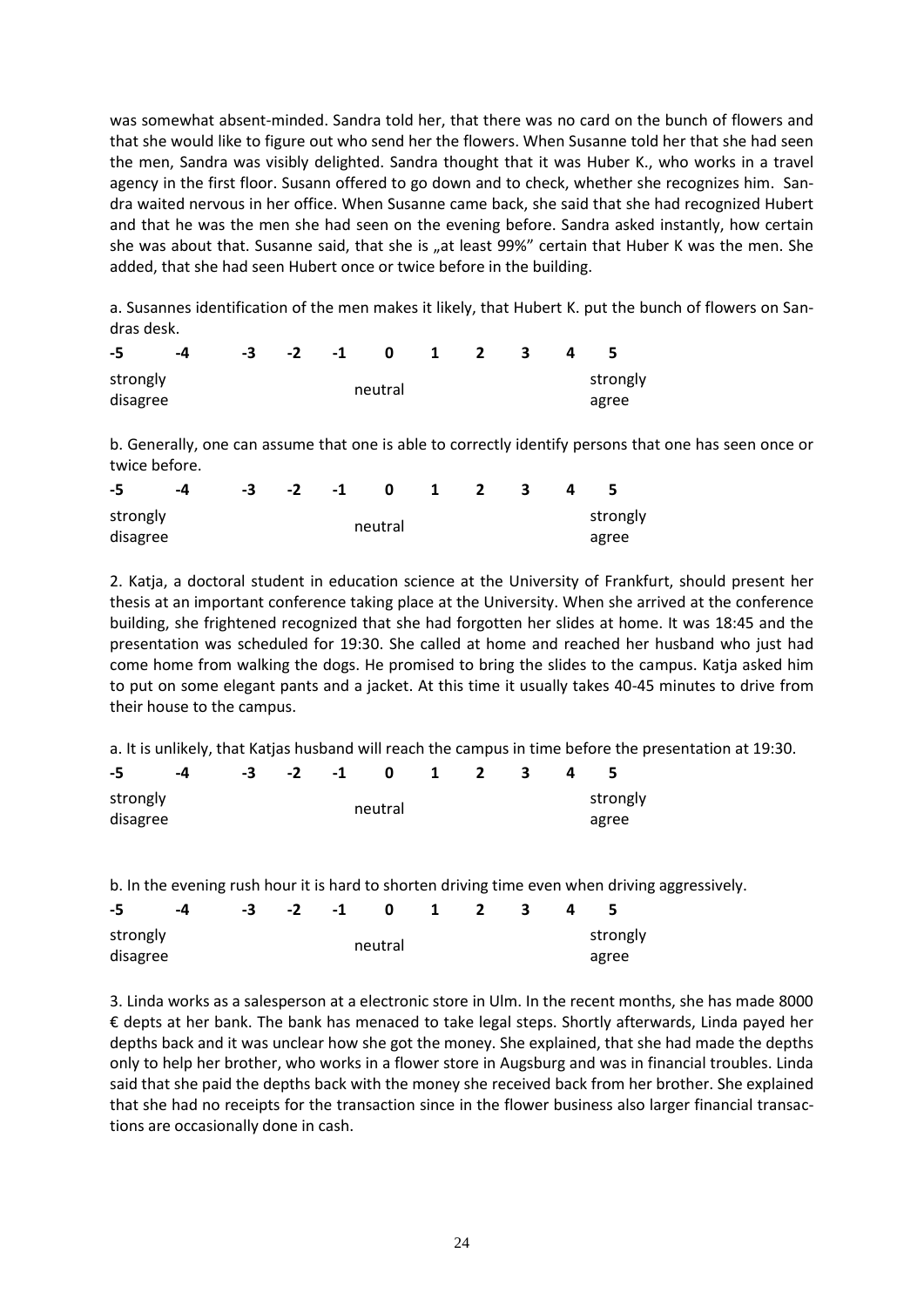a. Linda paid the depths at the bank back with the money she received back from her brother.

| -5                  | -4 | -3 | $-2$ | $-1$ |  |  |  |  |  |          |  |
|---------------------|----|----|------|------|--|--|--|--|--|----------|--|
| strongly<br>neutral |    |    |      |      |  |  |  |  |  | strongly |  |
| disagree            |    |    |      |      |  |  |  |  |  | agree    |  |

b. In the flower business, also larger financial transactions are occasionally done in cash.

| -5                  | -4 | $-3$ | $-2$ | $-1$ | <b>O</b> | 1 2 |  | $\overline{\mathbf{3}}$ |  |          |
|---------------------|----|------|------|------|----------|-----|--|-------------------------|--|----------|
| strongly<br>neutral |    |      |      |      |          |     |  |                         |  | strongly |
| disagree            |    |      |      |      |          |     |  |                         |  | agree    |

4. A software company figured out that one of their employees had late at night accessed the accounting system of the company from home and had stolen 7000  $\epsilon$ . A private detective was asked to conduct an investigation that focused on the employer Werner O. The investigations revealed that the accounting system was accesses over the internet provider LinkNet. The employee Werner O uses LinkNet as internet provider. About 0.01% of the local internet users used LinkNet as internet provider.

The fact that Werner O. uses LinkNet as internet provider makes it likely that it was Werner who accessed the accounting system.

| -5                   | -4 | -3 | $-2$ | $-1$    | 0 | 1 | $\mathbf{2}$ |  |                   |
|----------------------|----|----|------|---------|---|---|--------------|--|-------------------|
| strongly<br>disagree |    |    |      | neutral |   |   |              |  | strongly<br>agree |

5. Generally it is likely that persons who once committed a crime will laps back into crime.

| -5                   | -4 | -3 | $-2$ | $-1$ | 0       | $\overline{2}$ |  |                   |
|----------------------|----|----|------|------|---------|----------------|--|-------------------|
| strongly<br>disagree |    |    |      |      | neutral |                |  | strongly<br>agree |

6. Anja P. works as a marketing manager for a gas station chain. She visits some days a week gas stations of the company in the state Saarland. Each month, she submits her receipts to get reimbursed for her expenses. One day she was called by her visibly annoyed boss who objurgated her for billing not allowed costs. Anja argued that many other colleagues billed the same costs and that it was unjustified to attack her. Her boss disagreed. He declined to reimburse the costs and made clear that a previously promised advancement of Anja will be canceled due to this incident. Anja was deeply offended by this incident. In the coming weeks she was often seen working late in the evening in the office.

a. Anja tried to find a way to take revenge at the company for the punitive measure against her.

| -5       | -4 | -3 | $-2$ | $-1$ |         |  |  |  |          |
|----------|----|----|------|------|---------|--|--|--|----------|
| strongly |    |    |      |      | neutral |  |  |  | strongly |
| disagree |    |    |      |      |         |  |  |  | agree    |

b. Generally, one can assume that people who are treated unfairly will do mean things.

| -5       | -4 | -3. | $-2$ | $-1$ | 0       |  |          |  |       |  |
|----------|----|-----|------|------|---------|--|----------|--|-------|--|
| strongly |    |     |      |      | neutral |  | strongly |  |       |  |
| disagree |    |     |      |      |         |  |          |  | agree |  |

c. The reaction of Anja to the, from her perspective, unjustified punitive measure was that she wanted to prove herself for her boss in that she worked harder.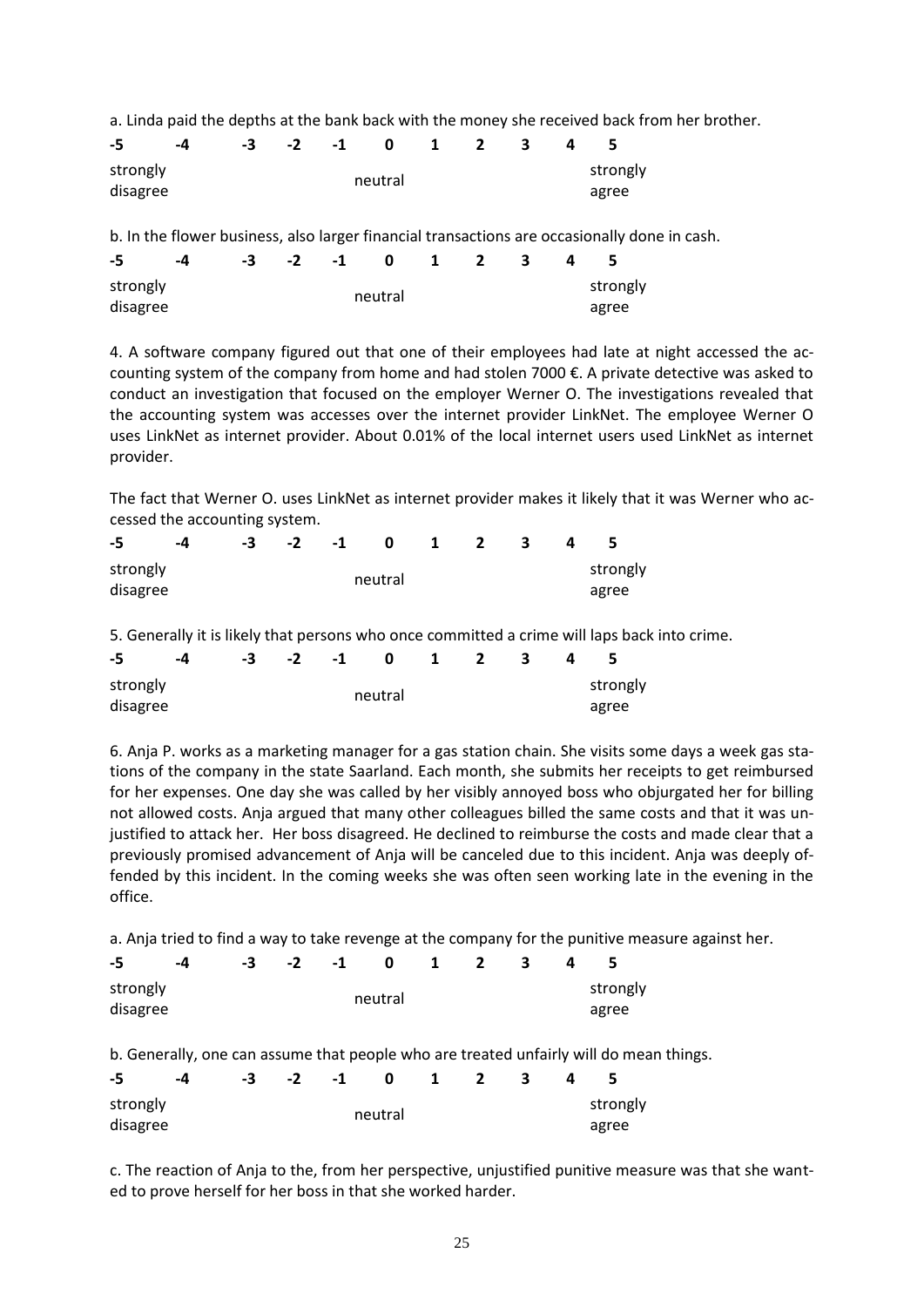| -5       | -4 | -3 | $-2$    | $-1$ | 0        | $\overline{\mathbf{1}}$ | $\overline{2}$ |  |       |
|----------|----|----|---------|------|----------|-------------------------|----------------|--|-------|
| strongly |    |    | neutral |      | strongly |                         |                |  |       |
| disagree |    |    |         |      |          |                         |                |  | agree |

d. Generally, one can assume that people that feel unjustified criticized in their job aim to work even harder to prove themselves.

| -5       | -4      | -3 | $-2$ | $-1$ | 0        | $\mathbf{1}$ | $\overline{\mathbf{2}}$ |  |       |
|----------|---------|----|------|------|----------|--------------|-------------------------|--|-------|
| strongly | neutral |    |      |      | strongly |              |                         |  |       |
| disagree |         |    |      |      |          |              |                         |  | agree |

[the distractor tasks PFC questionnaire and demographic questions are omitted]

## **Legal Judgment**

In this part of the study you are asked to make a judgment as judge in a criminal case against an employee of a company.

The prosecutor has opened a criminal case against the employee Hans H. The company accused Hans H. of steeling 5200  $\epsilon$  from the companies safe. Please imagine to the sole judge in this case and that you have to make a judgment.

The legal case proceeds as follows: first the evidence will be presented (which is undebated) and the arguments of both sides will be presented. Your task is the following: based on the evidence and the arguments you should judge whether Hans H. is guilty for taking money from the safe of the company or not.

According to the rules for legal cases you have the two following possibilities for judgment:

1) if you are convinced that Hand H. has stolen the money, then you have to judge Hans H. guilty.

2) otherwise you have to judge Hans H. not guilty.

Please note that in criminal cases accused persons are particularly protected. They should only be convicted if the evidence is so convincing that there is no "reasonable doubt" that the person is guilty. Proof beyond a "reasonable doubt" is proof that leaves the judge firmly convinced that the defendant is guilty. It is not required to prove guilt beyond all possible doubt. A "reasonable doubt" is a doubt based upon reason and common sense and is not based purely on speculation. It may arise from a careful and impartial consideration of all the evidence, or from lack of evidence.

If after a careful and impartial consideration of all the evidence, the judge is not convinced beyond a reasonable doubt that the defendant is guilty, it is his duty to find the defendant not guilty. On the other hand, if after a careful and impartial consideration of all the evidence, you are convinced beyond a reasonable doubt that the defendant is guilty, it is your duty to find the defendant guilty.

Hans H. is accused of having stolen 5200  $\epsilon$  from the safe of his employers "Hausbau GmbH". Prosecution and defense present the pieces of evidence listed in the following. All All witnesses are sworn and informed that they commit perjury if they do not tell the truth.

You will be presented with all pieces of information for the case. Afterwards you should make a judgment. Please note that the information is presented to you only once. Therefore please read them carefully.

# [ProGuilty1]

The accountant of the company testifies: at the end of each day she puts the cash money in the safe of the company. The safe is located in the back-part of the accounting office. The safe is also used for storing other sensible materials such as offers and project reports. Apart from the accountant and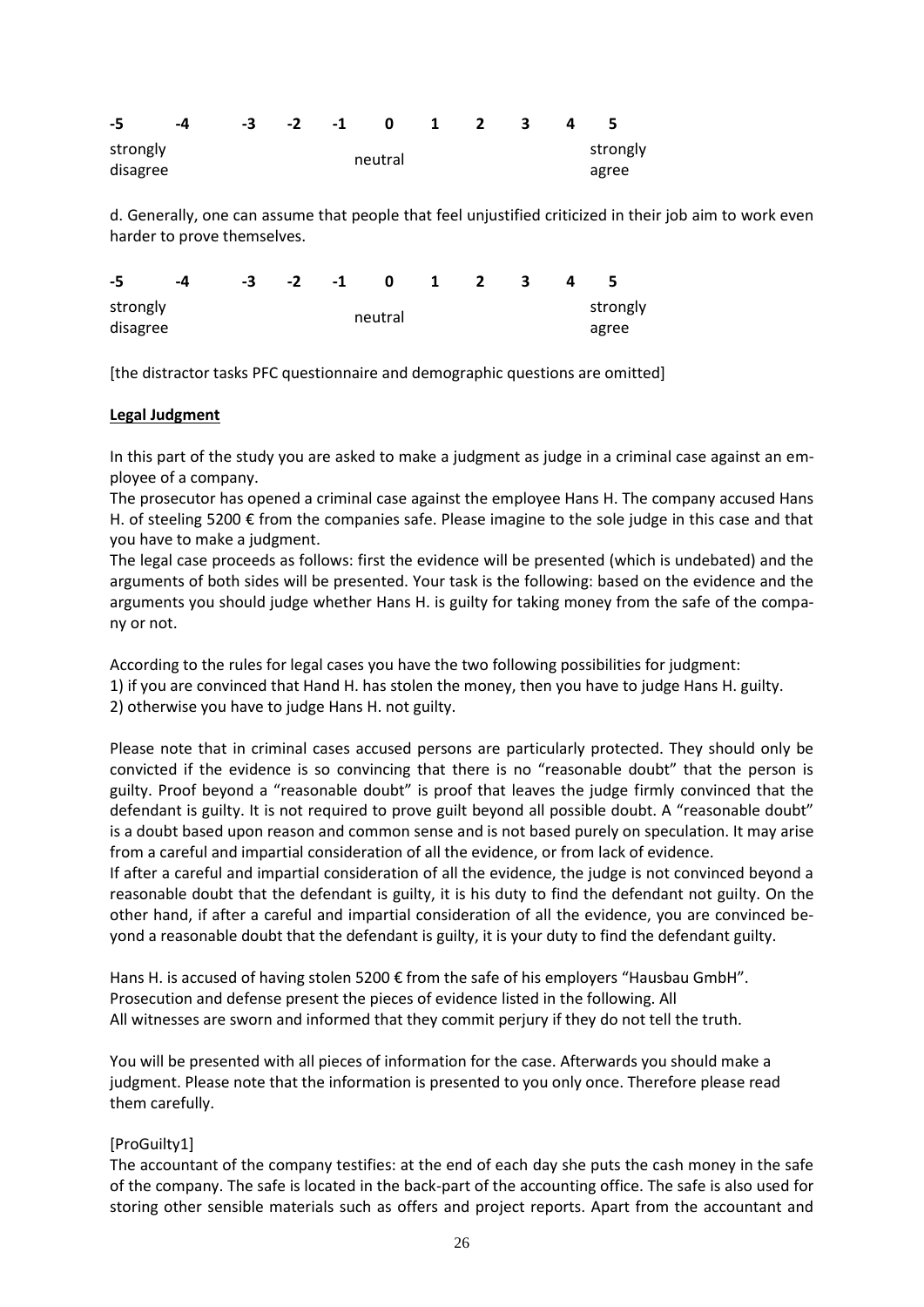her assistant, the construction managers, sales managers, and managers also have access to the safe. All in all, 8 people, including Hans, can use the safe. The safe has a time mechanism that records when the safe is opened and closed. At the morning in question, the accountant noticed that € 5,200 in cash was missing that she put there the evening before. The time mechanism showed that the safe had last been opened at 19:14 the previous evening.

The prosecution argues that this speaks strongly for the guilt of Hans H., since only very few people have access to the safe and can reach it during the day.

## [ConGuilty1]

Silvia, a manager of "Hausbau GmbH", testified that she saw Hans at 20:00 on the evening in question when they both picked up their children from an event at school. Hans was wearing elegant trousers and a jacket he had not worn at work. Silvia testified that it takes between 45 and 50 minutes at that time of day to get from the office to the school at the other end of town.

The defense argues that it is not possible that Hans H. after the act, which has been committed at latest at 19:14, could have completely changed clothes and then in such a short time could have arrived at the school, particularly since the streets in the city are very crowded at this time.

#### [ProGuilty2]

A technician who had been called to repair the photocopier testified that he had seen someone leave the accounts office in great haste at about 19:15. When questioned by the private detective P a day after the incident, the technician identified Hans as the person he had seen. When asked how sure he was about this, the technician said he was "at least 99%" certain. He explained that he had seen Hans once or twice before in the office.

The prosecution argues that the fact that Hans H. was seen briefly after the assumed time of the offence at the site of crime speaks for him taking the money.

#### [ConGuilty1]

The boss of "Hausbau Gmbh" testifies: Hans H. is 34 years old. He lives in Frankfurt/Main with his wife Katrin and two children. After having worked as a foreman for more than 2 years, he complained to have back pain. He, the boss, then offered Hans a position as a construction manager in the company's administration offices. Hans' task was to supervise the progress made on the various building projects and to coordinate the different groups.

The defense argues that it is very unlikely that a family father who has been treated respectfully by his boss commits a crime and harms the company.

#### [ProGuilty1]

You read the extract from the police records: It states that Hans H. was convicted at the age of 18 years for having tried to break into an apartment. In the remaining 16 years Hans H. no further criminal incidents are recorded.

The prosecution argues that the fact that Hans H. was in conflict with the law before and that his inhibition threshold for committing a crime is relatively low, which speaks for the possibility that he has committed the crime.

[Leaning manipulation and assessment]

You have now seen half of the evidence for the case. Please take a bit of time to think about the case! To which judgment would you lean based on the currently available information? Your preliminary judgment is not binding and you can of course change it after receiving the second part of the information.

I lean to the judgment that

O Hans H is guilty of committing the crime.

O Hans H is not guilty.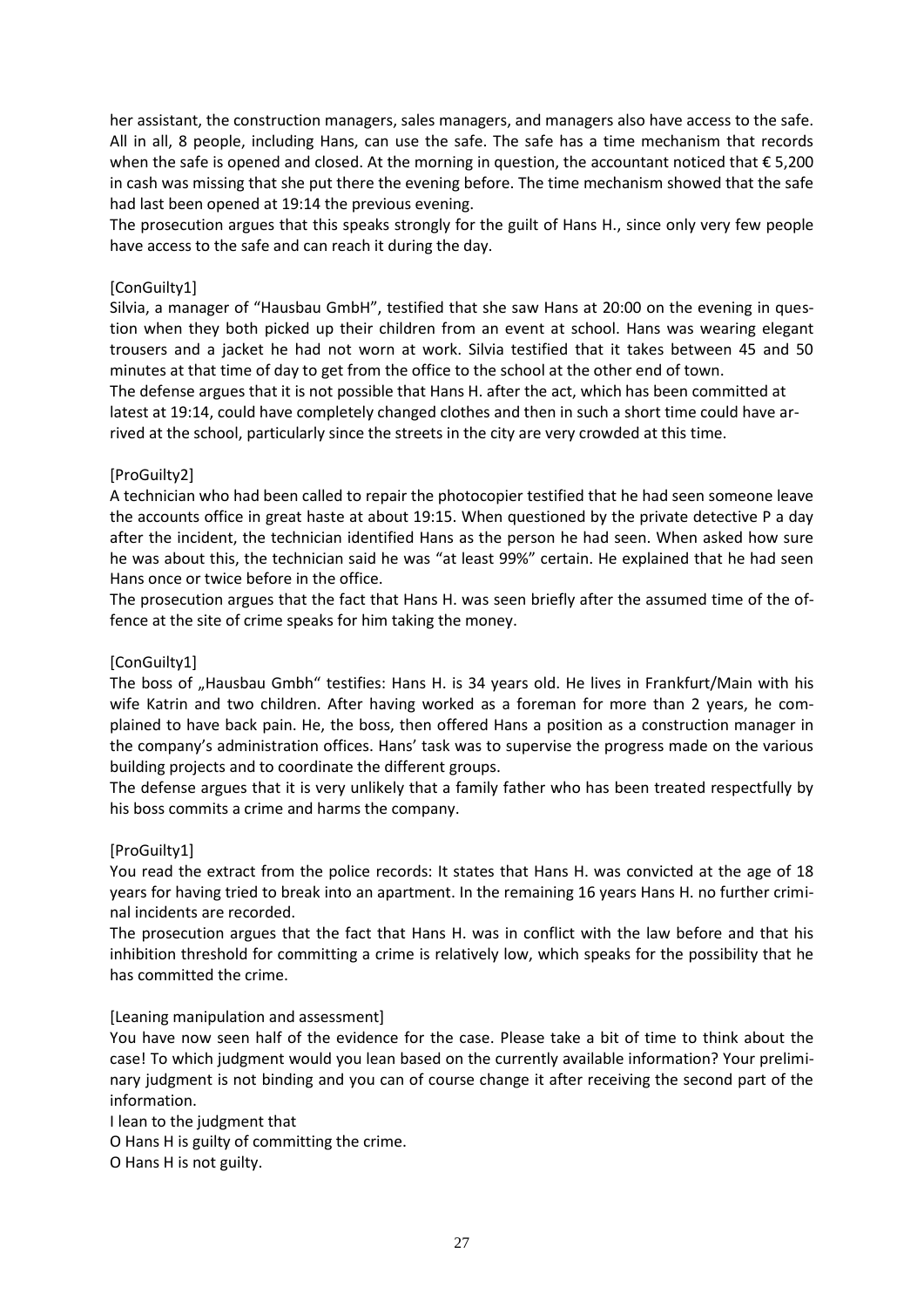# [Neutral1]

A colleague of Hans testifies: All thought Hans to be a hard-working employee. Often he is a bit distant. From time to time he is a little grumpy.

The prosecution argues that the distance and grumpiness of Hans H. speak for the fact that he could have committed the crime.

The defense argues that a hard-working employer would not commit such an act.

# [ProGuilty4]

The private detective P testifies: "Hausbau GmbH" has asked me to investigate the accident. A CCTV camera, installed at the entrance of the office building, shows a car rapidly leaving a parking space in front of the building at 19:17 on the evening in question. However, the picture was out of focus so that it was not possible to read the license plate. The video shows a white car of type "XY". The make of Hans H.'s car is XY, it is white. Other colleagues reported that they have seen Hans driving it to work that morning. P has done further investigations and he estimates the percentage of white cars of type "XY" in this area to be 0.01%.

The prosecution argues that the additional observation of the car of Hans H. close to the cite of crime further strengthens the witness report of the technician and speaks for Hans having been at the cite of crime and committing the crime.

# [ProGuilty5]

The detective further testified: he has found out that Hans paid off his bank loan of € 4,870 one day after the money had disappeared. The debts had accumulated in the last three months, and the bank had already threatened to take legal action.

The prosecution argues that Hans H. took the money from the safe to pay his depths back.

# [ConGuilty3]

The accused explains that he took out the loan to help his sister-in-law, who runs a flower shop in Aachen. She returned the money in cash and he used it to pay back the loan. Hans explained that he couldn't prove this cash transfer is due to the common practice in the floral business. In this business also larger financial transactions are sometimes conducted in cash.

The defense argues that Hans H. did not take the money but paid his depths back with the money from his sister-in-law.

# [Neutral2]

A colleague testifies that Hans H. told him the following: A few month before the incident, he had been summoned by his boss to discuss the payment of certain expenses claimed by Hans. The boss reproved Hans for claiming expenses without justification. Hans argued that other construction managers had been claiming the same expenses and that the boss was therefore challenging him unjustly. His boss disagreed and refused to reimburse the costs. He also made clear to Hans that a promotion he had already been promised would fall through on account of these events. Hans was deeply hurt by this incident. In the following weeks, he was frequently seen working late at the office. The prosecution argues that the experienced hurt makes it likely that Hans H. wants to take revenge at his boss.

The defense argues that Hans H. was late in the office to compensate for his mistake.

# **Judgment**

You have read the evidence and the arguments of both parties. Now you should judge whether Hans H. is guilty of having stolen the money from the safe [typo: "of the bank" it should have been "company"] or not.

According to the rules of the legal procedure you have two possibilities to judge:

1) If you have come to the conviction that Hans H. has stolen the money then you have to judge Hans H. guilty.

2) Otherwise you have to judge Hans H. not guilty.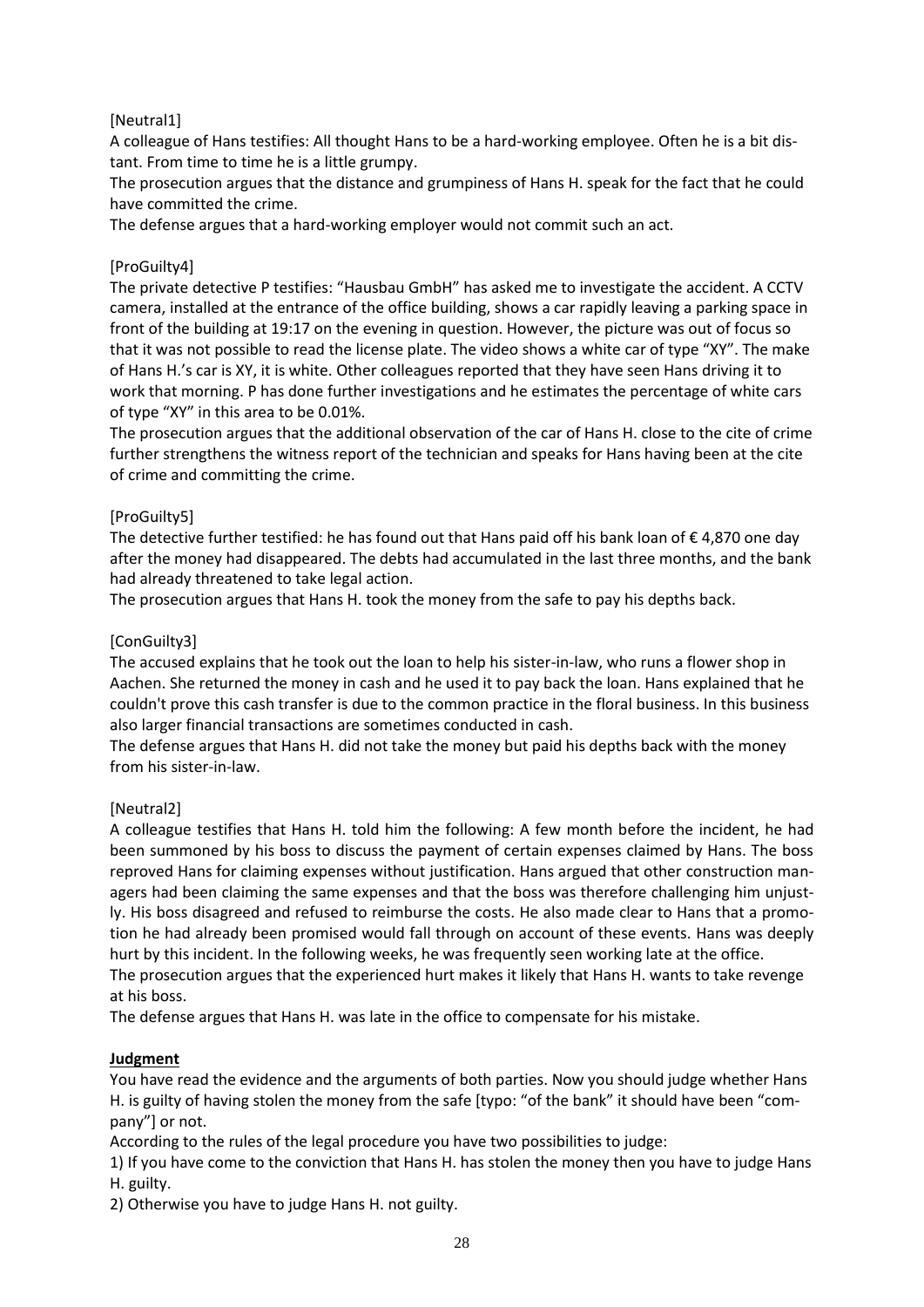Try to make take into account in your judgment the evidence and arguments as sound and fair as possible.

o guilty o not guilty

|                  | How certain are you in your judgment? |     |       |     |  |                         |
|------------------|---------------------------------------|-----|-------|-----|--|-------------------------|
| fully<br>certain |                                       |     |       |     |  | completely<br>uncertain |
|                  |                                       | - 0 | - 0 - | C). |  |                         |

How high do you estimate the probability that Hans H. has taken the money from the safe? \_\_\_ percent

Independent of your judgment:

How high would the likelihood of Hans taking the money at least have to be for you to judge him guilty in this criminal case?

\_\_\_ percent

Please indicate for the following statements how strong you agree or disagree with them.

| -5       | -4 | $-3$ | $-2$ | $-1$ | - 0     | $\overline{\mathbf{1}}$ | $\overline{\mathbf{2}}$ | -3    |          |  |
|----------|----|------|------|------|---------|-------------------------|-------------------------|-------|----------|--|
| strongly |    |      |      |      | neutral |                         |                         |       | strongly |  |
| disagree |    |      |      |      |         |                         |                         | agree |          |  |

- 1.1 If Hans would have stolen the money it would have been unlikely that he could have come to the school until 20:00.
- 1.2 In the evening rush hour it is hard to shorten driving time even when driving aggressively.
- 2.1 Hans paid back his debts with the money that he received back from his sister in law.
- 2.2 In the flower business, also larger financial transactions are occasionally done in cash.
- 3.1 The identification of Hans by the technician make it likely that Hand was the person that rushed out of the accounting office.
- 3.2 Generally, one can assume that one is able to correctly identify persons that one has seen once or twice before.
- 4. The fact that Hans drives the same care that was seen at the cite of crime makes it likely that it was indeed Hans who was recorded by the CCTV camera.
- 5. Generally it is likely that persons who once committed a crime will laps back into crime.
- 6.1 Hans tried to find a possibility to take revenge at the company for the punitive measures of his boss.
- 6.2 Generally, one can assume that people who are treated unfairly will do mean things.
- 6.3 The reaction of Hans to the, from his perspective, unjustified punitive measure was that he tried to work harder to prove himself at his boss.
- 6.4 Generally, one can assume that people that feel unjustified criticized in their job aim to work even harder to prove themselves.

Thank you very much for completing the computer questionnaire.